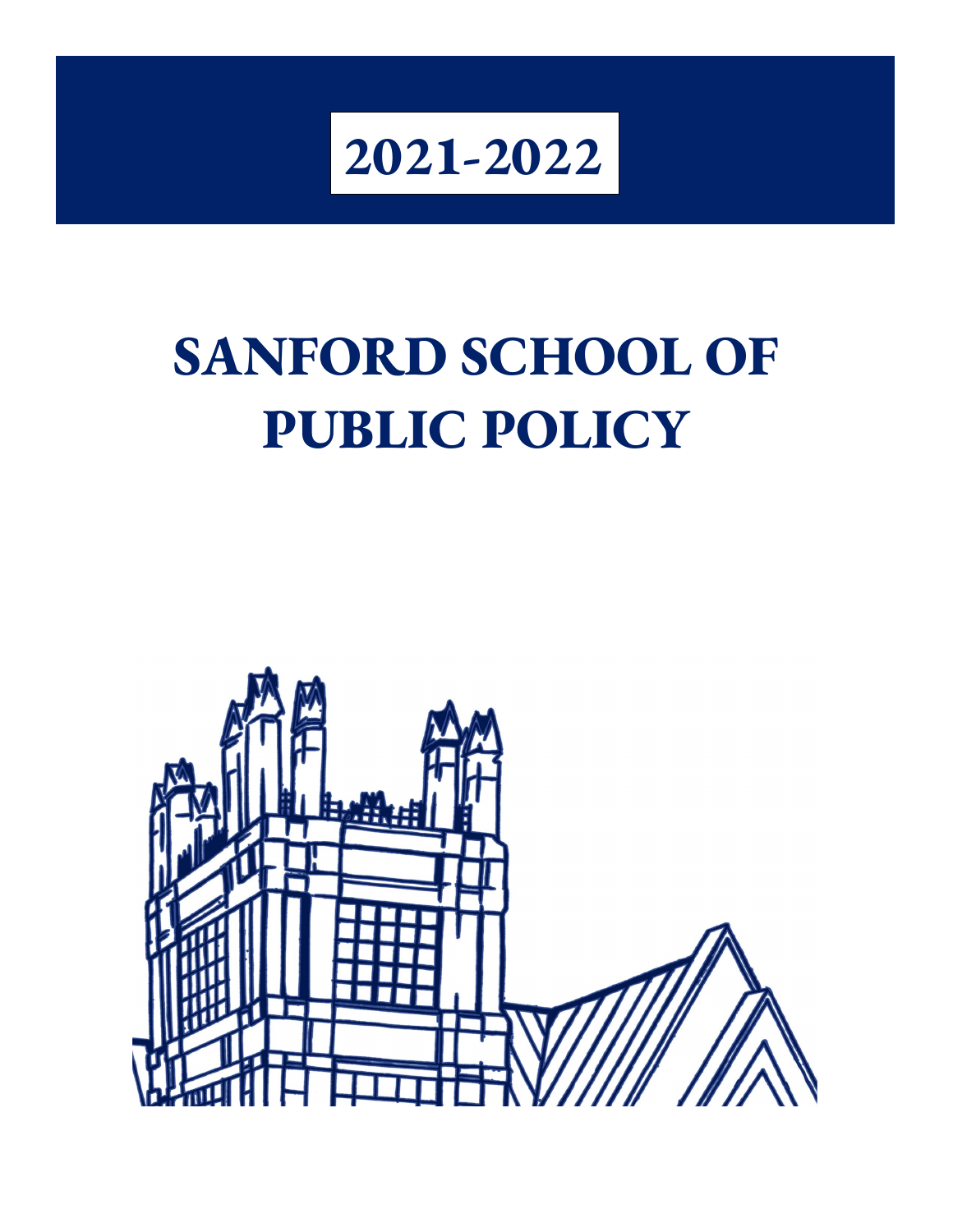# **Table of Contents**

#### [Key Contacts for PUBPOL Majors](#page-2-0)

[Communication Etiquette](#page-3-0)

#### Academic and Program Policies

- [PUBPOL major requirements](#page-4-0)
- [Internship](#page-5-0)
- [Electives](#page-6-0)
- Sequencing of Courses
- [IDM major](#page-8-0)
- Independent Study

[Graduation with Distinction](#page-10-0)

[Study Away Programs – Global Education](#page-11-0) 

[Research Assistantships](#page-14-0)

[Advising](#page-15-0)

[The Public Policy Major Union \(PPMU\)](#page-16-0)

[Certificate Programs](#page-17-0)

[Special Programs](#page-19-0)

- [Embark:](#page-19-1) Navigating Policy & Advocacy Careers
- [Hart Leadership](#page-20-0)

[Research Centers and Programs](#page-21-0)

4+1 [Master's Program](#page-23-0)

[The Sanford School Buildings](#page-25-0)

#### [Forms](#page-26-0)

- PUBPOL Majors Worksheet
- Independent Study Form
- Course Approval Form for PUBPOL Major Elective Requirements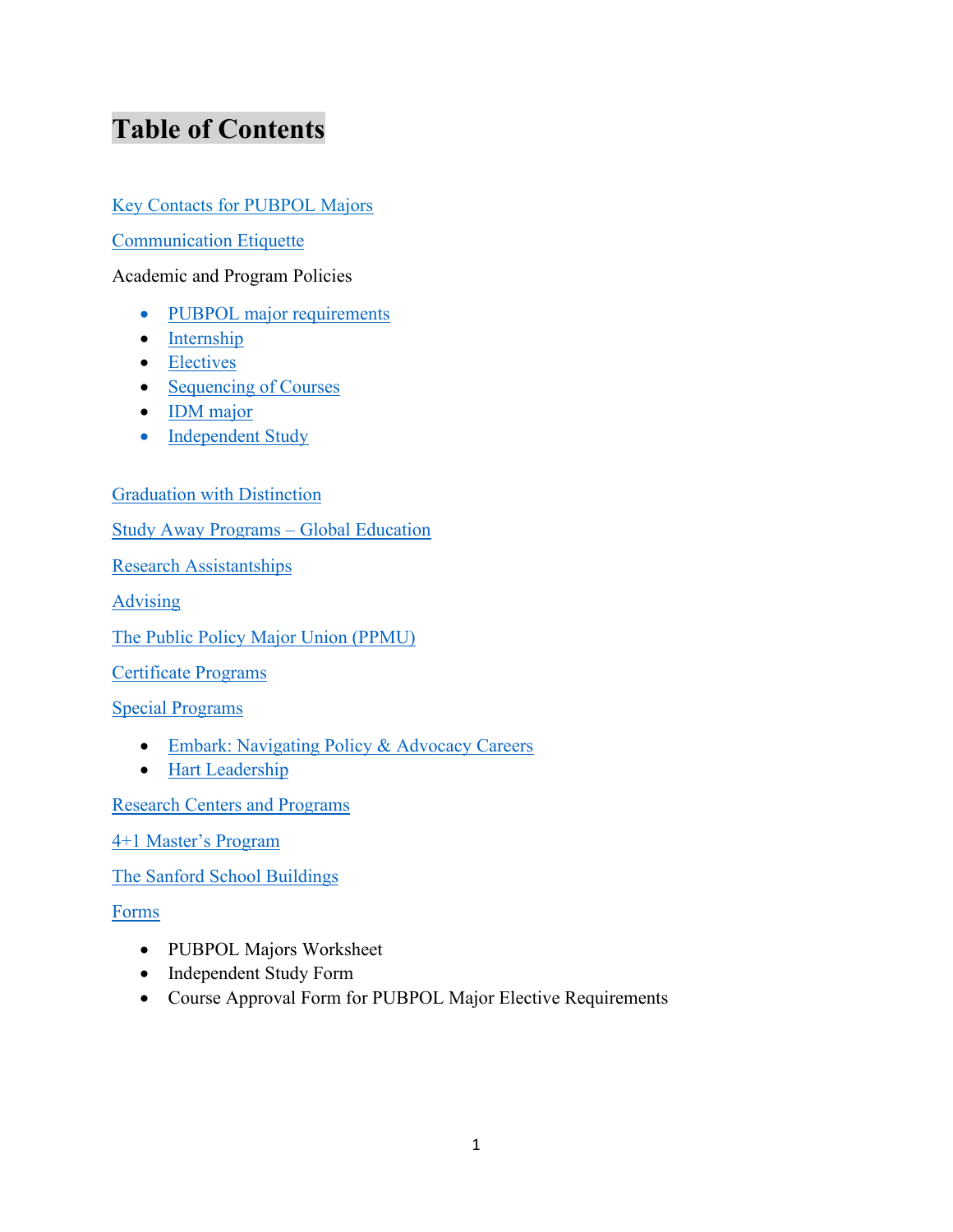# <span id="page-2-0"></span>**Key Contacts for PUBPOL Majors**

#### **Director of Undergraduate Studies**

Professor Christina Gibson-Davis 228 Rubenstein Hall 919-613-7364 [PubPolDUS@duke.edu](mailto:PubPolDUS@duke.edu)

### **Assistant Director of Undergraduate Studies**

Professor Catherine Admay 282 Rubenstein Hall 919-613-9232 [admay@duke.edu](mailto:admay@duke.edu)

#### **Undergraduate Program Coordinator**

Suzanne Pierce 104 Rubenstein Hall 919-613-7320 [suzanne.pierce@duke.edu](mailto:suzanne.pierce@duke.edu)

### **Undergraduate Program Assistant**

Pam Lewis 171A Rubenstein Hall 919-613-7393 [pamela.d.lewis@duke.edu](mailto:pamela.d.lewis@duke.edu)

*The Undergraduate Program Coordinator and Program Assistant will be most helpful for general information about the major, including: advisors, course requirements, electives, independent study requirements and special programs.* 

### **Director of Undergraduate Internships Sanford Career Services** Elise Goldwasser 114 Rubenstein Hall 919-613-7311 [elise.goldwasser@duke.edu](mailto:elise.goldwasser@duke.edu)

**Assistant Internship Director Sanford Career Services; Embark Program Coordinator** Suzanne Valdivia 112 Rubenstein Hall 919-613-7426 [suzanne.valdivia@duke.edu](mailto:suzanne.valdivia@duke.edu)

**Data Manager Sanford Career Services** Elizabeth Hoodless 109 Rubenstein Hall 919-613-7381

*The Sanford Career Services Staff will be most helpful for information about internships, including: requirements, applications and connections to alums at key organizations of interest.* 

### **Sanford School Registrar** Anita Lyon 108 Rubenstein Hall 919-613-7382 [anita.lyon@duke.edu](mailto:anita.lyon@duke.edu)

**Dean of Sanford School** Professor Judith Kelley 124A Sanford Building [jkelley@duke.edu](mailto:jkelley@duke.edu)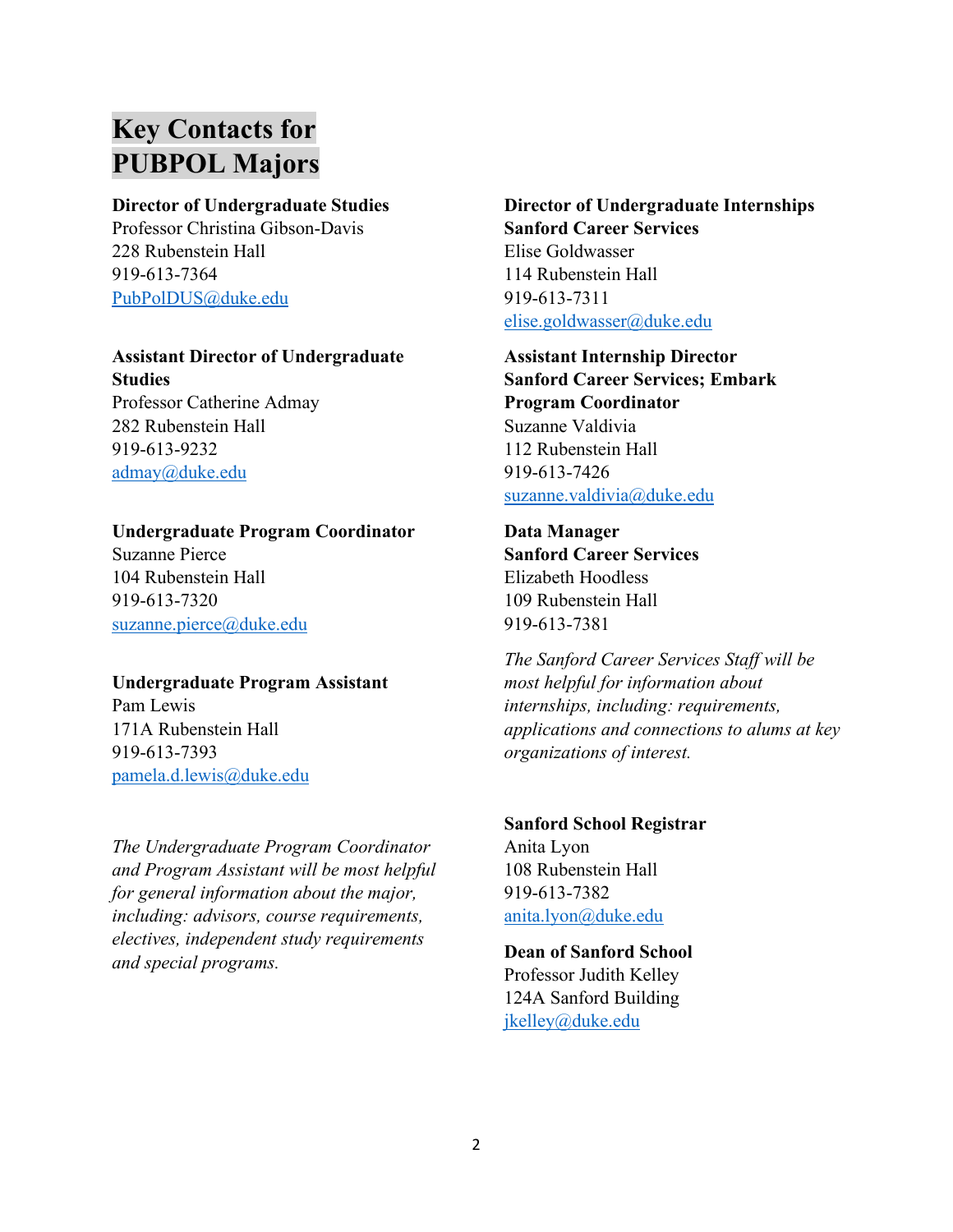# <span id="page-3-0"></span>**Communication Etiquette**

Please keep in mind the following when communicating with faculty and staff.

# **Emailing Faculty**

- Address the faculty member with the proper surname (Professor, Dean, or Dr.). Be sure to spell the professor's last name correctly. This is very important with the initial email … they will inform you if they would like to be addressed in a less formal manner.
- Keep your emails short and succinct.
- Do NOT wait until the last minute to request any necessary signatures or letters of recommendation. Faculty travel extensively for conferences and research so they may not be available the last day of a deadline.
- If you are requesting a meeting time, first check the faculty member's website. Often instructions on how to make an appointment are located there. If you can't find a scheduler then you need to ask "How is the best way to make an appointment with you?" This is better than asking when they are available or telling them when you are available.

# **Emailing Staff**

- Be respectful. Although you may be frustrated with an established guideline, our role is to help you navigate the major requirements. The old adage is true: "You catch more flies with honey than you do with vinegar".
- Address staff members with the proper surname along with their appropriate title (Dr., Ms., Mr.). This is very important with the initial email … they will inform you if they would like to be addressed in a less formal manner. Check that you have spelled the staff person's last name correctly.
- Respond in a timely manner. If we ask for a response, please respond. You expect staff to respond to your email in a timely manner, so please extend the courtesy to staff. We expect to hear back from you within three business days.
- We are here to help you succeed at Duke so please let us know if you need assistance.

# **Additional Note for Emailing Career Services Staff**

• Make sure to put you name in the subject line of the email and add a few words to indicate the focus of the email (Jane Smith: Help with a Cover Letter or Jane Smith; Need More Places to Apply).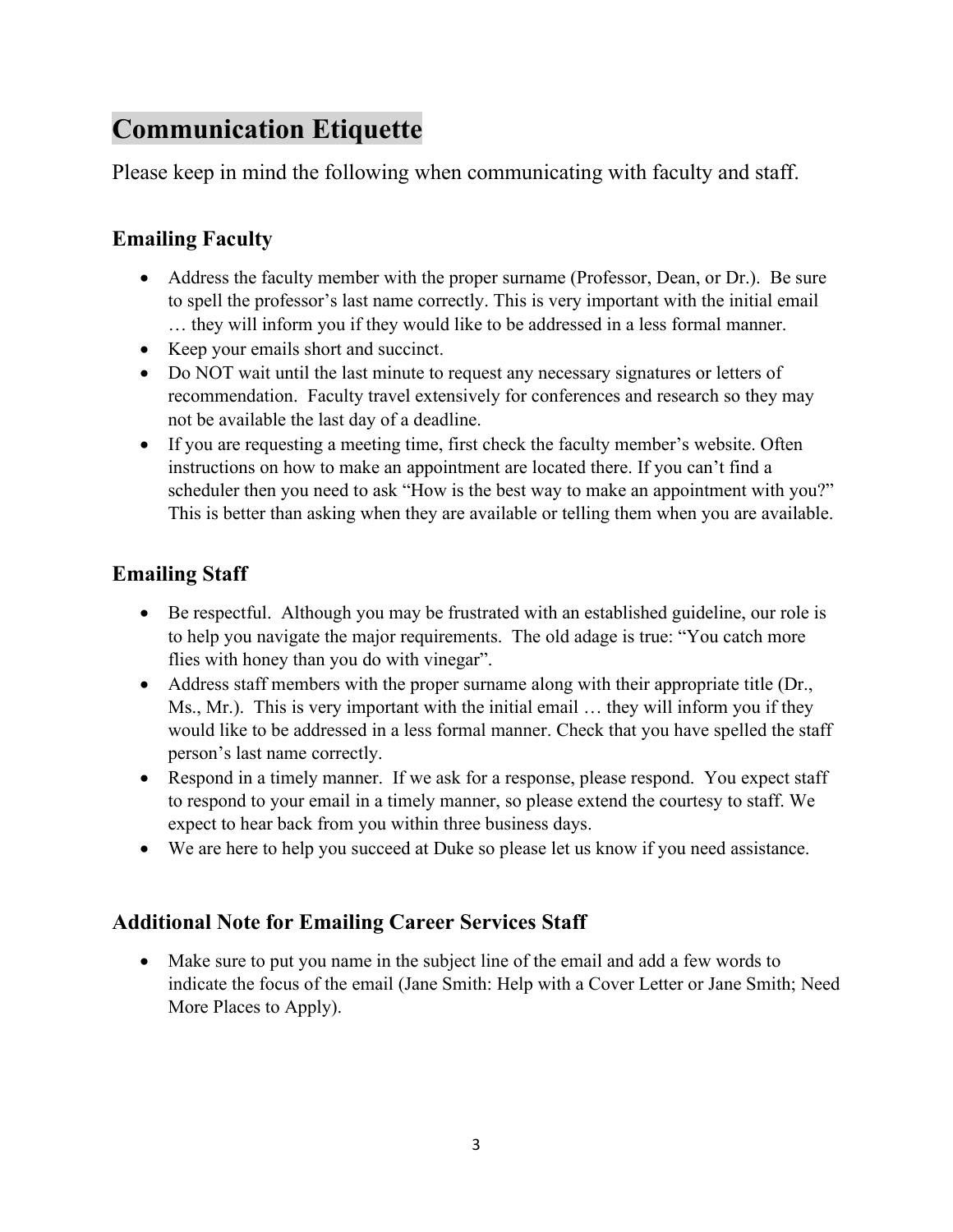# <span id="page-4-0"></span>**PUBPOL Major Requirements**

# **5 Core Courses**

- 1. PUBPOL 155D Introduction to Policy Analysis\*
- 2. PUBPOL 301 Political Analysis for Public Policy
- 3. PUBPOL 302 Policy Choice as Value Conflict OR PUBPOL 330/GLHLTH 210 Global Health Ethics
- 4. PUBPOL 303 Microeconomic Policy Tools OR ECON 201D Intermediate Microeconomics I. Students who have taken ECON 201D cannot take PUBPOL 303.
- 5. STA 199L Intro to Data Science. STA 101, 102, 104, 111, 130, 198 or ECON 104 may substitute for STATS 199L.

# **2 Required Courses**

- 1. PUBPOL 304 Economics of the Public Sector
- 2. History Elective. This list of approved history courses is published on the Sanford undergraduate website each semester prior to the advising period.

## **4 Electives**

• 4 PUBPOL electives at the 160-699 level (one of which MUST be a 400-699 level course)

# **Internship (PUBPOL 120)**

- Students must register for PUBPOL 120 during Summer Session 2 of the summer they are completing their internship.
- **INTERNSHIP REQUIREMENT WAIVED Class of 2022 and 2023** In light of the ongoing difficulties posed by COVID-19, we are waiving the internship requirement again for summer 2021. This waiver applies to any student who has or will declare as a pub pol major by April 30, 2021.

### **IMPORTANT:**

- \*PUBPOL 155 is a prerequisite for all of the core courses except STATS 199L. It is also the gateway course for the PUBPOL major.
- Public policy courses used towards the major requirements must be taken for credit and cannot be taken as Satisfactory/Unsatisfactory. The only exception is the PUBPOL 120 Internship course – zero credit, satisfactory/unsatisfactory grade. Students will see a dash "-" on their transcript to indicate a satisfactory grade.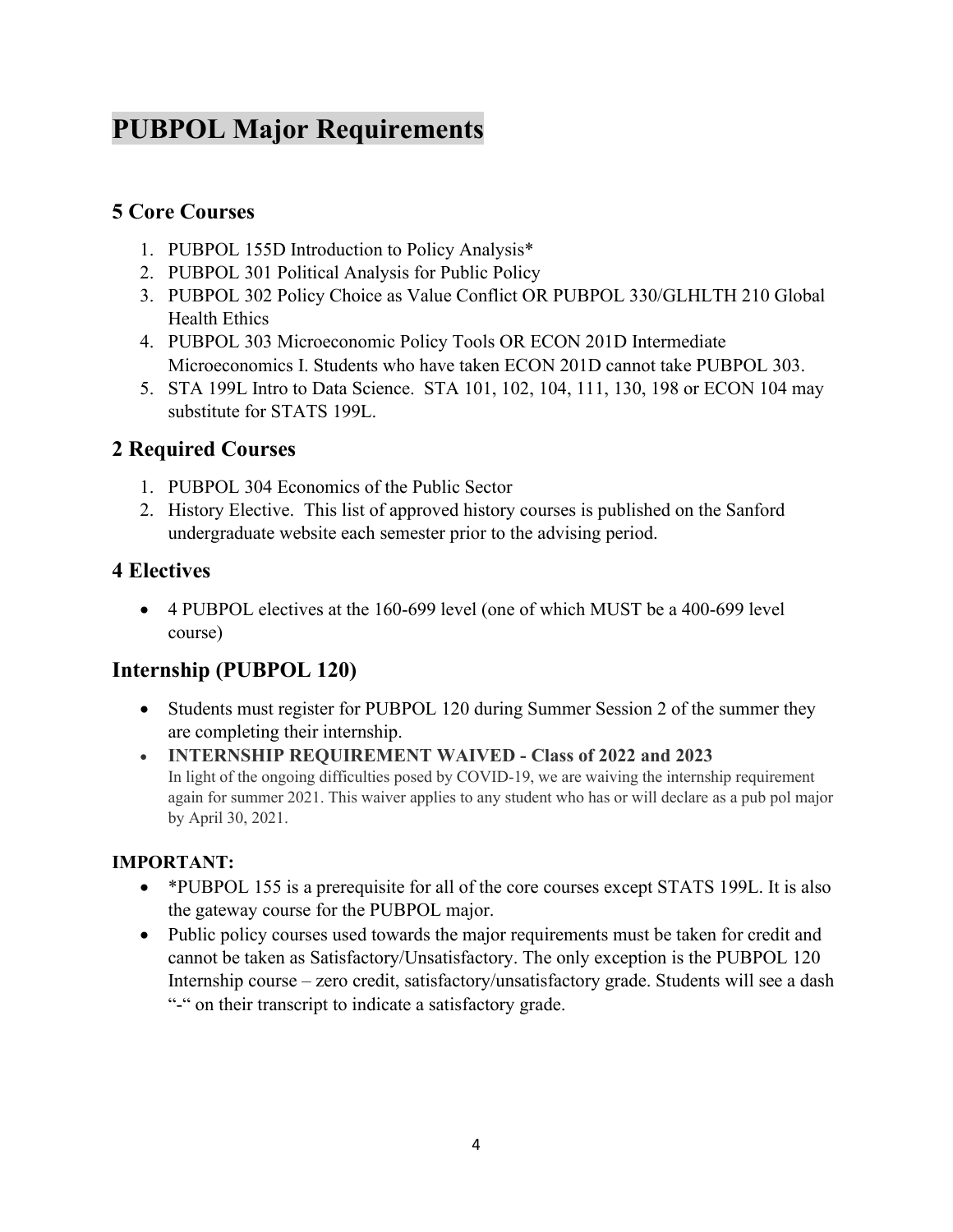# <span id="page-5-0"></span>**Internship Requirement**

The internship gives you a chance to see how the skills and knowledge you have acquired in your core courses apply in a real-world context. It also gives you a chance to gain exposure to different jobs in policy and advocacy.

# **Where Do You Start?**

- 1. Set up your profile in Handshake
- 2. Set up an in-person or Zoom meeting with your internship TA as soon as that person emails you.
- 3. Remember to put your name in the subject line of any email you write to the Sanford Career Services team. Due to the large amount of emails they receive, you will NOT receive a response if you don't include your name in the subject line of the email.
- 4. Learn the course requirements needed prior to the internship placement.
- 5. Put important dates and deadlines into your calendar NOW.

[Career Services Staff](#page-27-0) [Course Requirements](#page-30-0) [Important Dates and Deadlines](#page-39-0) [Internship Funding](#page-28-0) [Academic Year Internships](#page-31-0) [Summer Internships](#page-32-0) [Where Do I Start with the Internship Process](#page-33-0) [Internship Planning](#page-36-0) [Internship Approval](#page-29-0) [Accepting an Internship Offer](#page-37-0) [Finalizing the Process](#page-38-0) [Steps for a Successful Search](#page-34-0)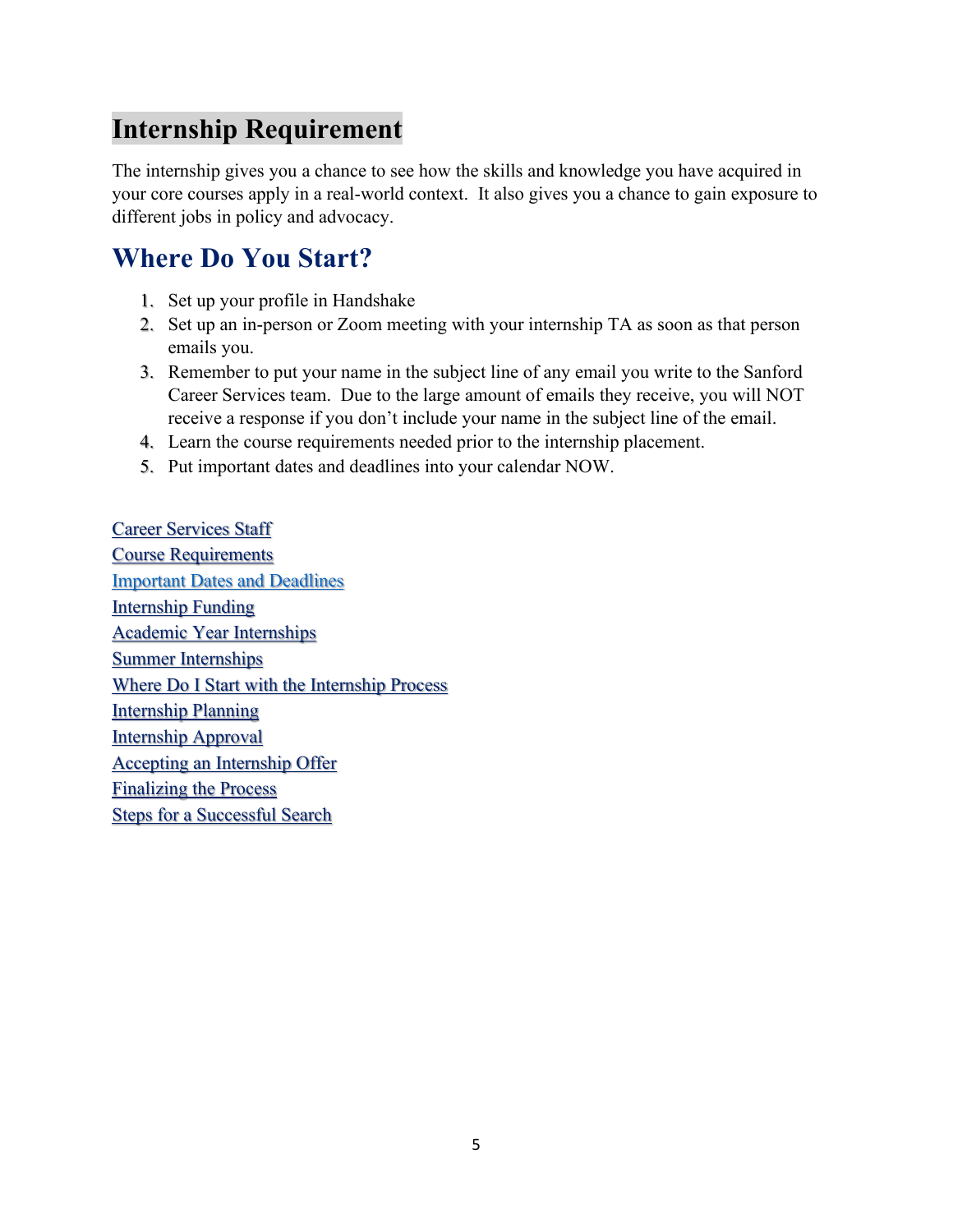# <span id="page-6-0"></span>**Electives – requesting alternative course for requirements**

Students may request approval for a non-PUBPOL course to count towards the elective requirements for the PUBPOL major. The course must have a large percentage of public policy content to be considered for approval.

#### PROCEDURE:

- 1) Complete *Course Approval for PUBPOL Major Elective Requirements* form
- 2) Include syllabus of course
- 3) Send #1 and #2 to Suzanne Pierce, Undergraduate Program Coordinator, at [suzanne.pierce@duke.edu.](mailto:suzanne.pierce@duke.edu)

Click [here](https://sanford.duke.edu/academics/undergraduate-program/current-students/forms) for form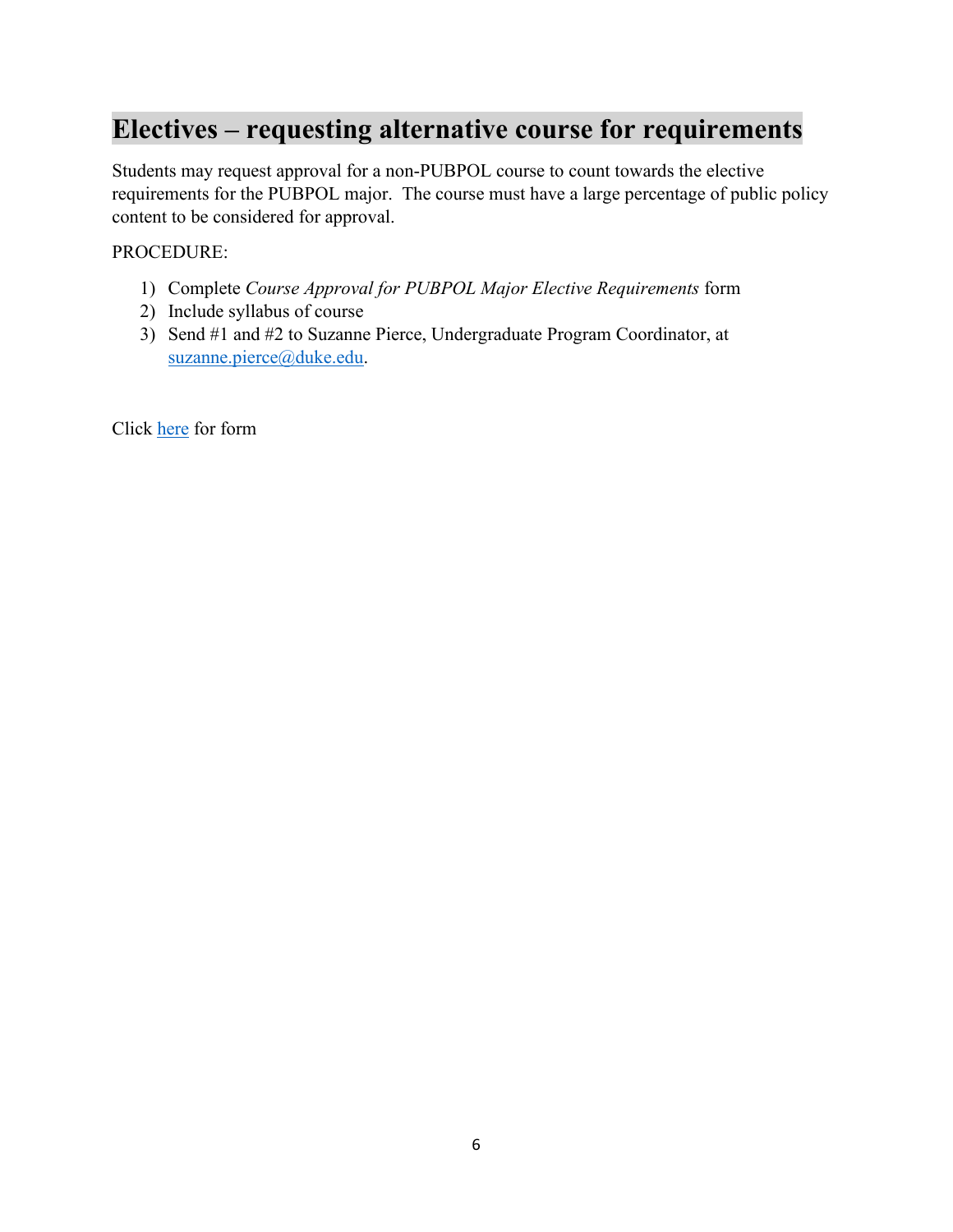# **Is there a Course Sequence? No. But ….**

**PUBPOL 155 Introduction to Policy Analysis** is a prerequisite course for all of the core courses except STATS 199L. This is also the gateway course for the major.

### **Courses to complete prior to internship requirement:**

Students matriculating after Fall 2019 must complete three core courses (PUBPOL 155, STA 199L, PUBPOL 301 or PUBPOL 302) to register for PUBPOL 120. GLHLTH 210 may substitute for PUBPOL 302.

**PUBPOL 304 Economics of the Public Sector** – usually taken during senior year.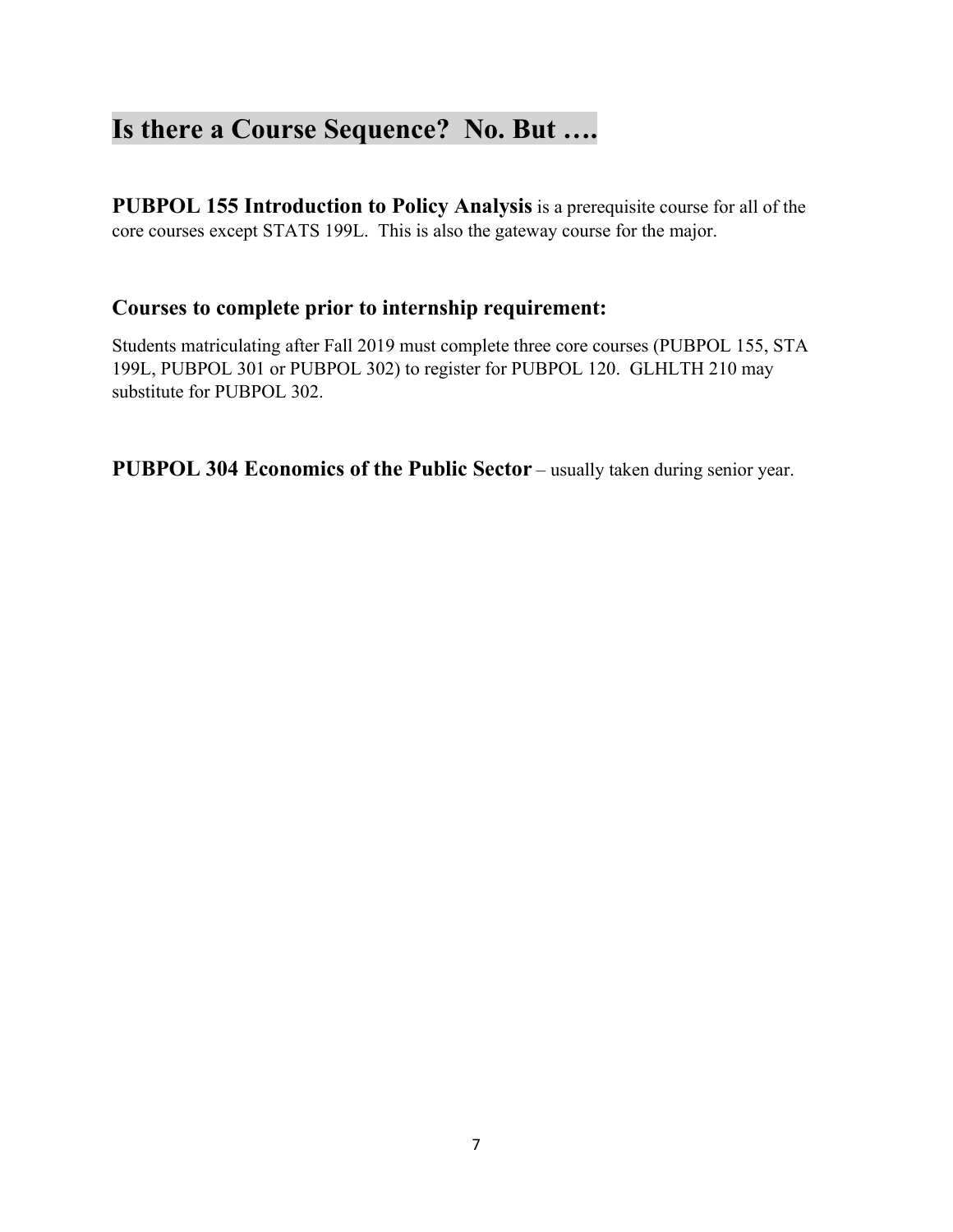# <span id="page-8-0"></span>**Interdepartmental Major:**

If your academic interests encompass PUBPOL and another academic discipline in Trinity College, you may wish to consider declaring an interdepartmental major.

Please see this website for Duke's policy and procedure for the Interdepartmental major:

[https://trinity.duke.edu/undergraduate/academic-policies/majors-minors-certificates](https://trinity.duke.edu/undergraduate/academic-policies/majors-minors-certificates-interdepartmental-major)[interdepartmental-major](https://trinity.duke.edu/undergraduate/academic-policies/majors-minors-certificates-interdepartmental-major)

PUBPOL Guidelines for Interdisciplinary Major (IDM) proposals

- Students must take:
	- o 4 of the 5 PUBPOL core courses:
		- PUBPOL 155D Introduction to Policy Analysis. This course is a prerequisite for all of the core courses except STATS 199L and is the gateway course for the major.
		- **PUBPOL 301 Political Analysis for Public Policy**
		- **PUBPOL 302 Policy Choice as Value Conflict OR PUBPOL** 330/GLHLTH 210 Global Health Ethics
		- PUBPOL 303 Microeconomic Policy Tools OR ECON 201D Intermediate Microeconomics I
		- **STA 199L Intro to Data Analysis. STA 101, 102, 104, 111, 130, 198 or** ECON 104 may substitute for STA 199L
	- o Internship (PUBPOL 120)
	- o 2 PUBPOL electives

### **PROCEDURE:**

- Find a faculty advisor in both academic departments to supervise your IDM major. Meet with both advisors to review your course selection.
- Have faculty advisors sign for both academic departments.
- Set up a meeting to discuss the PUBPOL IDM requirements with Suzanne Pierce, Undergraduate Program Coordinator. She can be reached at [suzanne.pierce@duke.edu.](mailto:suzanne.pierce@duke.edu)
- Once the form has been approved by both academic programs, then submit the signed form and worksheet to Dean Karen Murphy in 011 Allen Building for final approval and then processing.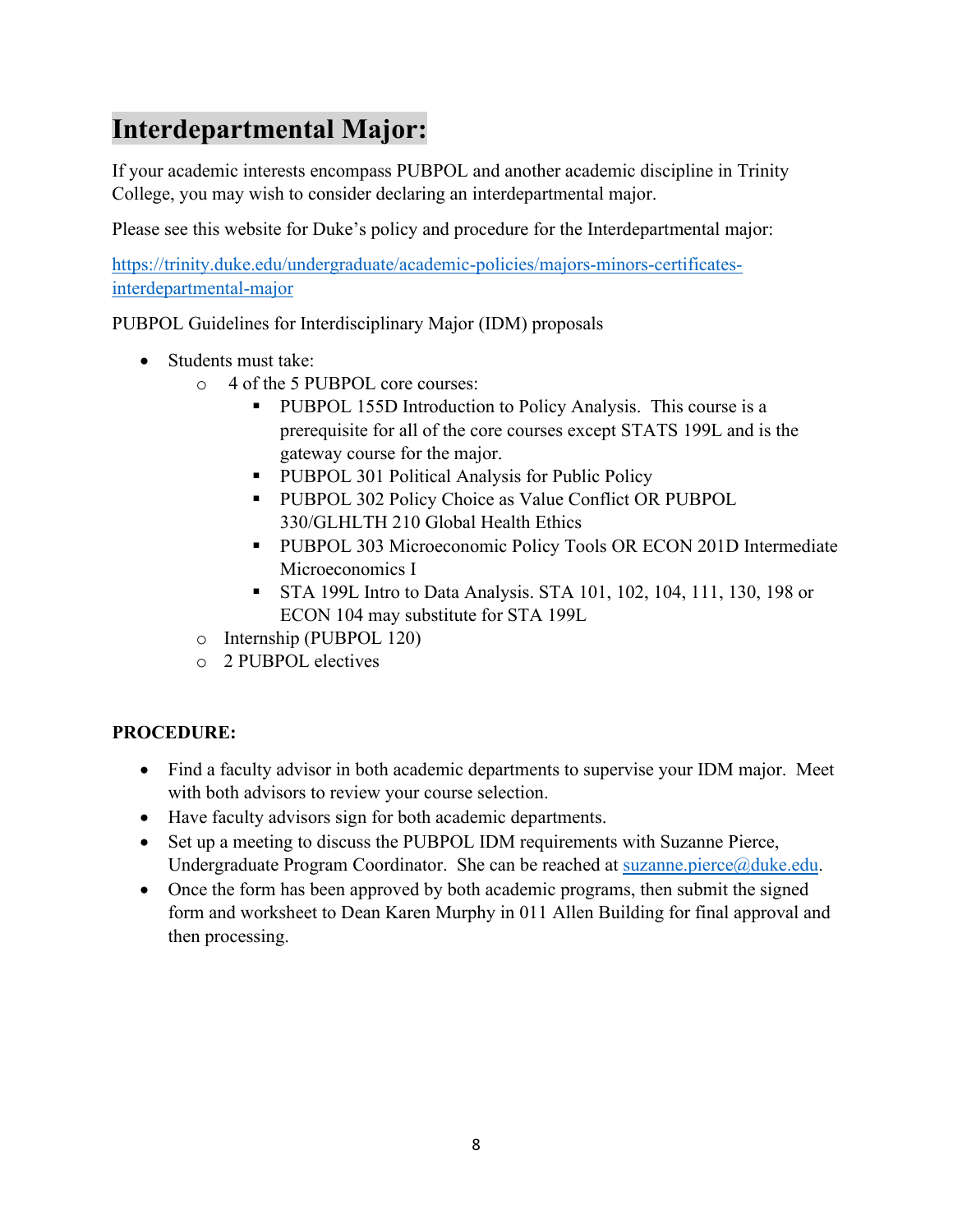# <span id="page-9-0"></span>**Independent Study**

Independent study enables a student to pursue for course credit individual interests under the supervision of a faculty member. There are 2 types of independent study courses: Independent study (non-research) and Research Independent Study.

**PUBPOL 391 Independent Study**. Supervised reading in a field of special interest under the sponsorship of a faculty member. Requires a substantive paper containing significant analysis and interpretation. Consent of instructor and director of undergraduate studies required.

> • Does not bear a Research (R) code and does not satisfy any general education requirements.

**PUBPOL 393 Research Independent Study.** Individual research in a field of special interest under the supervision of a faculty member, the central goal of which is a substantive paper containing significant analysis and interpretation of a previously approved topic. Consent of instructor and director of undergraduate studies required.

- Does bear a Research (R) code and satisfies one of the general education Research requirements.
- One research independent study may be submitted and approved for a Writing (W) code in addition to the R code designation, but no other curriculum codes are permitted for research independent study courses. Students who wish to request a W code must take the appropriate form to 02 Allen Building by the end of drop/add period in the semester in which the student is enrolled in the independent study.
- The Request for the Writing Code form may be found here: <https://trinity.duke.edu/undergraduate/academic-policies/independent-study>

#### **REGISTRATION PROCEDURE:**

- 1. Review Duke's Independent Study Policies and Procedures: <https://trinity.duke.edu/undergraduate/academic-policies/independent-study>
- 2. Find a PUBPOL faculty member to supervise your independent study course.
- 3. Complete the PUBPOL independent study form and have faculty advisor review and sign.
- 4. Send the completed form to Suzanne Pierce, Undergraduate Program Coordinator, for departmental approval. She can be reached at [suzanne.pierce@duke.edu.](mailto:suzanne.pierce@duke.edu)
- 5. FINAL STEP: Send form to Anita Lyon, Sanford Registrar, for permission number to enroll in course. She can be reached at [anita.lyon@duke.edu.](mailto:anita.lyon@duke.edu)
- 6. Register for the course in DukeHub.

#### **Independent study form can be foun[d here](https://sanford.duke.edu/academics/undergraduate/forms)**

#### **COMPLETION OF INDEPENDENT STUDY:**

Upon completion of the independent study course, please email the following information to Suzanne Pierce, Undergraduate Program Coordinator, at [Suzanne.pierce@duke.edu.](mailto:Suzanne.pierce@duke.edu) 1) Reading list; 2) meeting log: include the dates and times that you met with your faculty supervisor. Must be signed by faculty supervisor; 3) final product.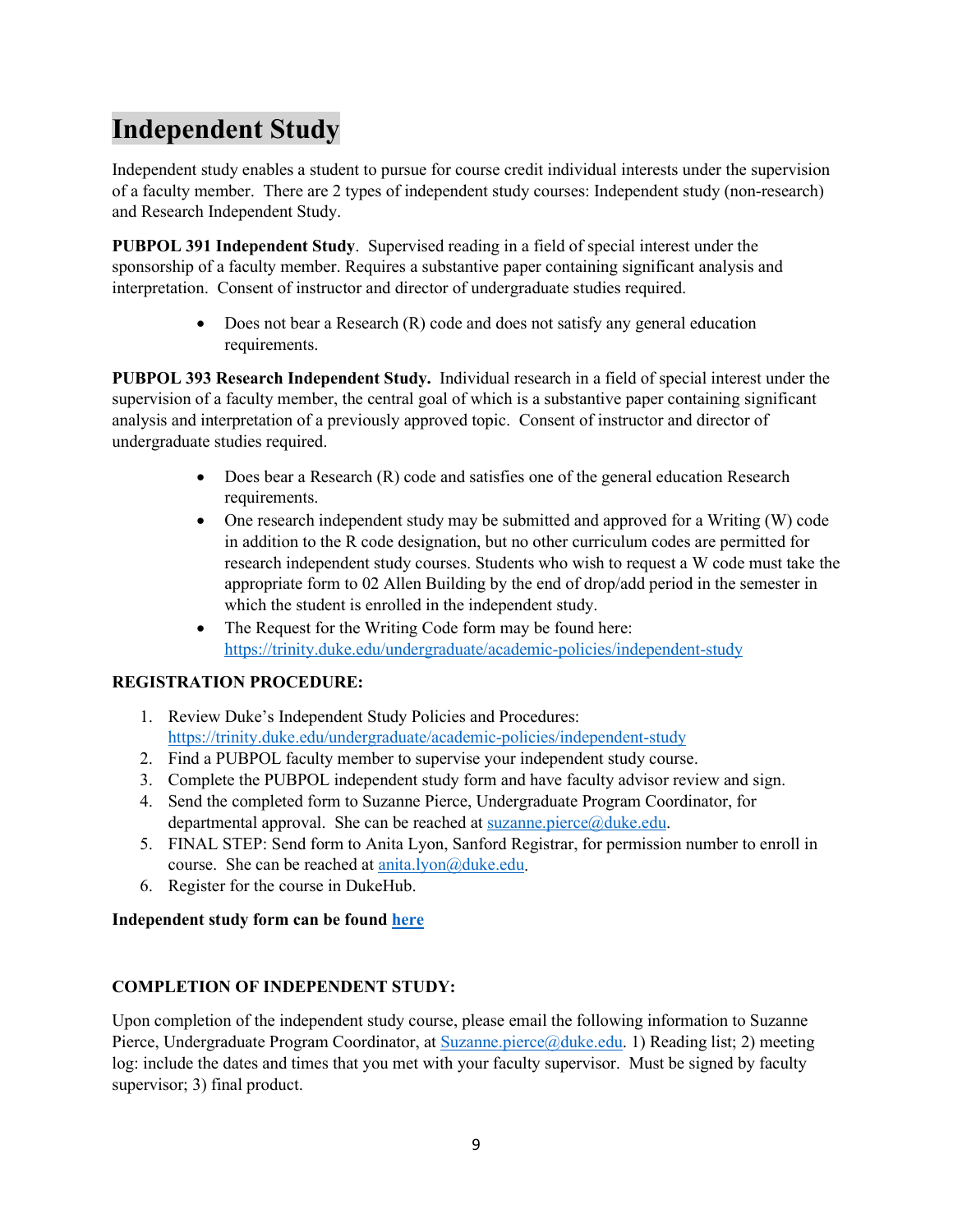# <span id="page-10-0"></span>**Graduation with Departmental Distinction**

#### **Two Tracks to Honors:**

- 1) Honors Seminar PUBPOL 495
- 2) Independent study
- 1) The two-semester seminar provides students with the additional support of feedback from seminar participants, trains students in the presentation of research results, offers the opportunity for research funding, and can generate additional recognition (i.e. designation as a PUBPOL Honors Program Scholar).
- 2) The independent study route may be chosen by students who realize after they have produced significant seminar/independent study papers that they are interested in pursuing topics in even more depth than they did in their class papers. The same standards will be used in judging papers whether they come from the honors seminar or through the independent study track.

### **GPA Requirements**

For entry into either of the two tracks, a student must have at least a 3.40 average in a subset of core courses taken to date (i.e., PUBPOL 155D, 301, 302, and 303/substitute).

### **Distinction Requirements**

For graduation with departmental distinction, students are required to complete an honors seminar or independent study project and produce an honors research project. To be awarded Distinction in Public Policy, a student must receive no less than an A- on the research paper as determined by the honors program director and have at least a 3.4 average in a subset of core courses (i.e., PUBPOL 155D, 301, 302, and 303/substitute). If a student is judged to have done a clearly superior research project, as evidenced by a grade of A or A+ as determined by honors program director, and if the 3.40 or higher average in the above sunset of course is attained, Highest Distinction in Public Policy is awarded. The proposed program of research must be approved in advance by the Director of Undergraduate Studies.

[Honors FAQs](#page-40-0) [Honors Funding Opportunities](#page-43-0)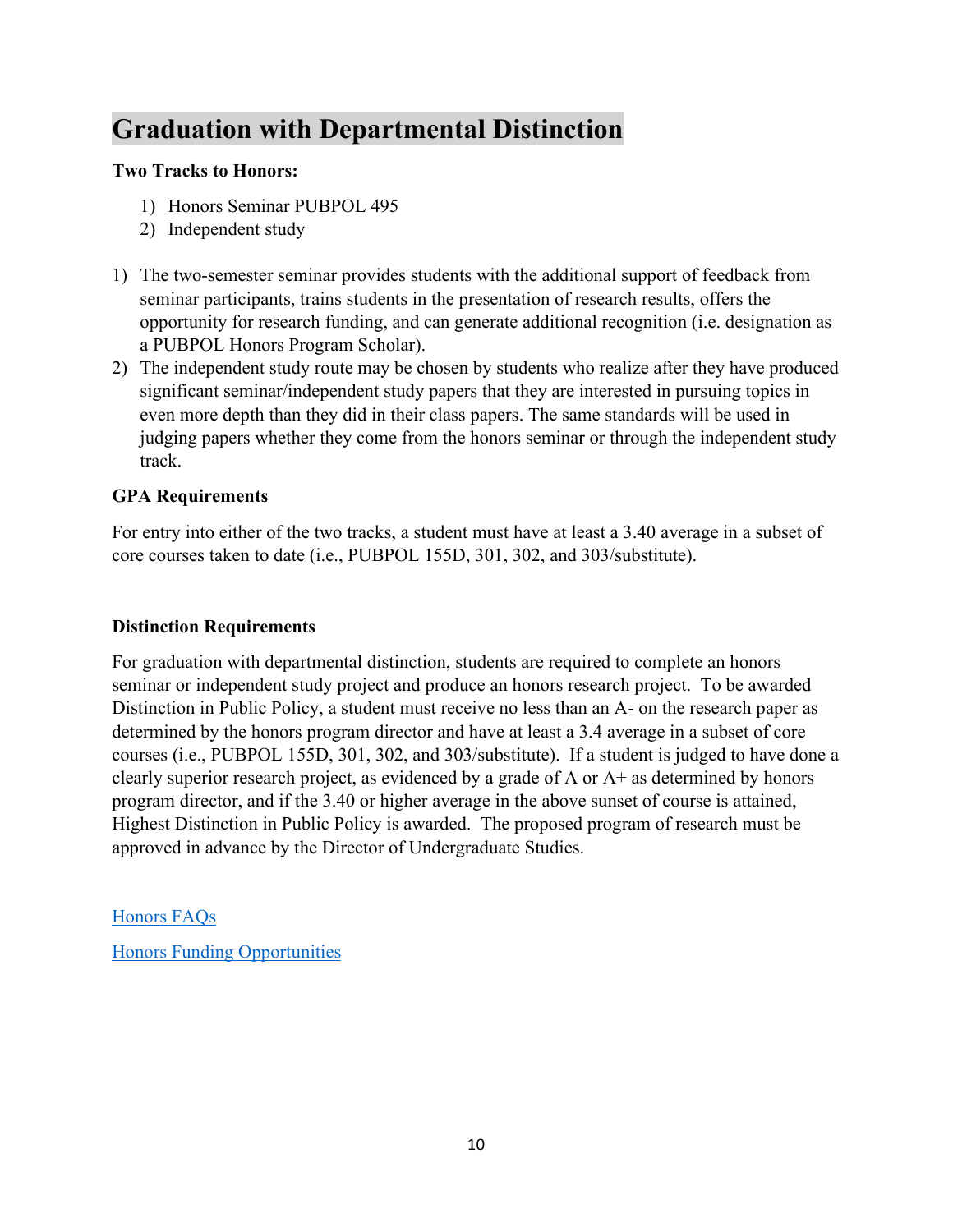# <span id="page-11-0"></span>**Study Away Opportunities**

The Sanford School of Public Policy sponsors two programs that are open to all Duke majors.

### **Duke in Glasgow**

*Fall Semester at the University of Glasgow* 

Each fall, a seminar-sized contingent of students travel to Scotland to study policy issues at the University of Glasgow, historically esteemed for its contribution to political economy and moral philosophy. Students participate in a number of important cultural and political institutions as well as sightseeing excursions to explore the diversity of the UK. All students enroll in a specifically designed course on British Policy and politics, while three additional elective courses may be chosen from the University's regular offerings. During this study abroad semester, the 400-699 level PUBPOL elective requirement may be fulfilled, along with 2 PUBPOL additional electives.

### **Core Course:**

**PUBPOL 450SA** Glasgow Seminar in Public Policy (CCI, R, SS). 1.0 credit.

Analysis of the British political system and important public policy problems in Britain including privatization, British and the European Community and economic and social policy.

Please contact Annalisa Kristoffersen in PUBPOL for more information. She can be reached at 919-613-9374 or [annalisa.kristoffersen@duke.edu.](mailto:annalisa.kristoffersen@duke.edu)

### **Duke in DC – Policy, Leadership and Innovation**

*Spring semester in Washington, DC*

The Duke in DC program offers a unique and exciting opportunity to live, study, and work in the nation's capital. This is your opportunity to experience up close how public policy shapes society and your place in it. Whether your future is as a lawyer, a social entrepreneur, a teacher, a hightech innovator, an artist, or simply an engaged citizen, public policy matters to you – this program helps you understand how. During this spring semester-long program, students enroll in three (3) PUBPOL elective courses and one (1) independent study for course credit. The internship may fulfill the required public policy internship requirement.

**PUBPOL 217SA/POLSCI 240SA** Theory and Practice: People, Places and Policy Cases (SS). 1.0 credit. Substitutes for PUBPOL 301.

This applied political analysis course features prominent speakers from Congress, the White House, government agencies, the media, and interest groups who can apply public policy theory and analysis to real-world policy cases.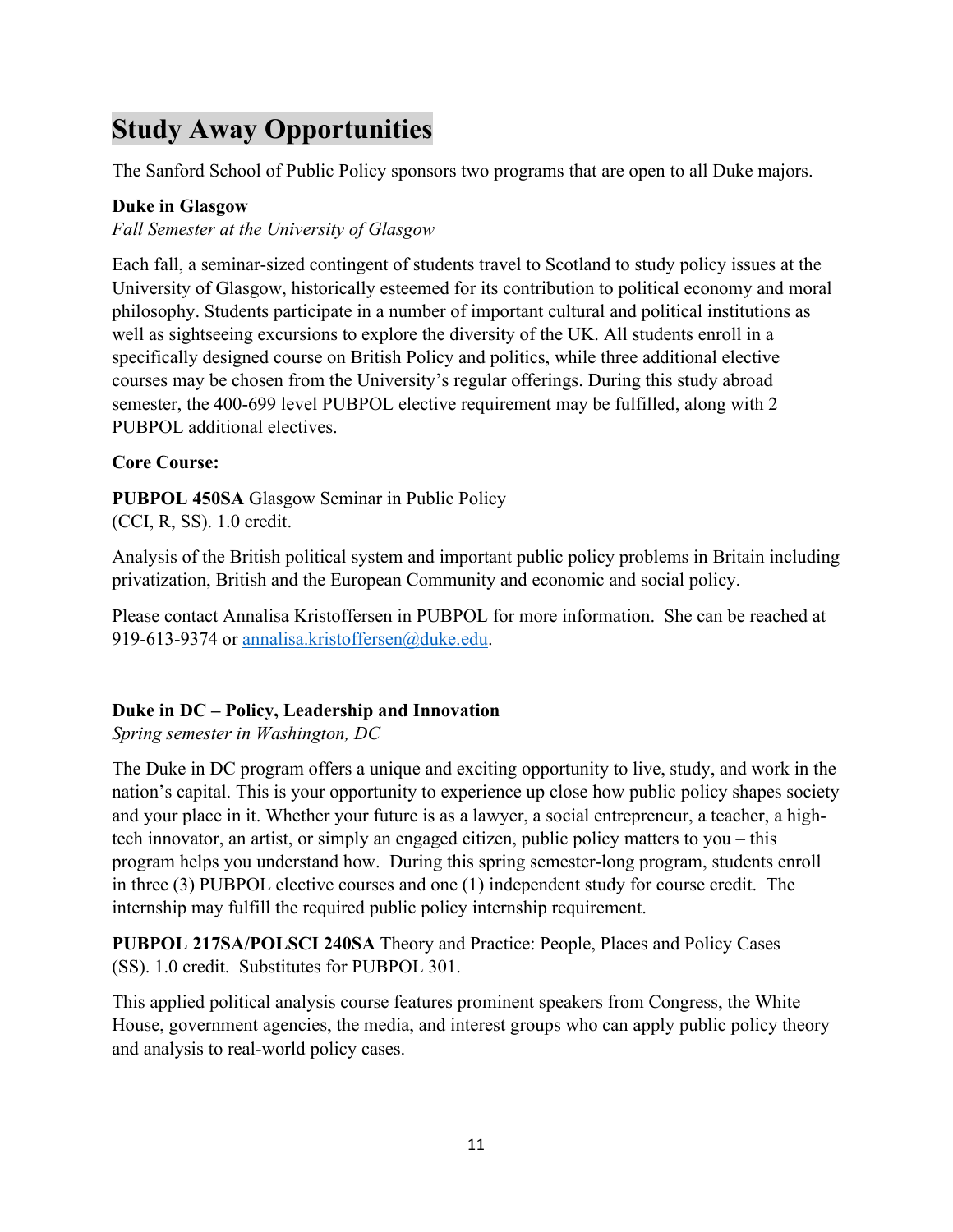**PUBPOL 390A/POLSCI 290A** The UN Security Council and World Peace: Hope or Fantasy? (SS). 1.0 Credit

This course will examine the UN Security Council's history of authorizing war, denying the use of force, or working to avoid war through diplomacy. It will also examine cases where the great powers deliberately avoided the Security Council and went to war without UN approval. The UNSC has increasingly relied on sanctions to address threats to peace and security, and we will examine the range and efficacy of sanctions to deter conflict. The course will closely examine the Iran nuclear deal and the Syrian war/ISIS, two matters where the Council has played and will continue to play a key role. States. (SS). 1.0 credit

This course illuminates the role of citizens and interest groups in shaping the policy agenda.

- 1) Illuminating through academic work the scope, dimensions, and enduring importance of pluralism in American democracy;
- 2) Offering you an opportunity to get to know what we might call "the real DC" (the urban metropolis where everyday Americans live and real social problems exist, as opposed to the "political DC" of national elites and young politicos just passing through); and
- 3) Providing you a chance to reflect thoughtfully and critically on the semester, most importantly on the ethical dilemmas and core insights that have emerged.

**PUBPOL 261SA/POLSCI 241SA** Whose Democracy? Participation and Public Policy in the **United** 

### **PUBPOL 493A/POLSCI 494A** Politics and Policy Practicum (SS, R). 1.0 credit

In this course, students develop policy expertise and professional skills relating to their Washington internship. The course provides students with skills that enhance their internship experience and that prepare them for future research and policy work. The skill-building components may include: analyzing sources of information, interviewing for research and for policy analysis, doing sensitivity analysis, providing constructive criticism, negotiating policy agreements, and briefing expert and non-expert audiences.

### Internship

Working in an internship each week throughout the semester, you will contribute meaningfully to the work of a governmental office, nonprofit, or company working on agenda-topping public policy issues. Because most interns don't arrive until summer, you are likely to be given extra responsibility very quickly.

Please contact Lisa Kukla in PUBPOL for more information. She can be reached at 919-613 9214 or [lisa.kukla@duke.edu.](mailto:lisa.kukla@duke.edu)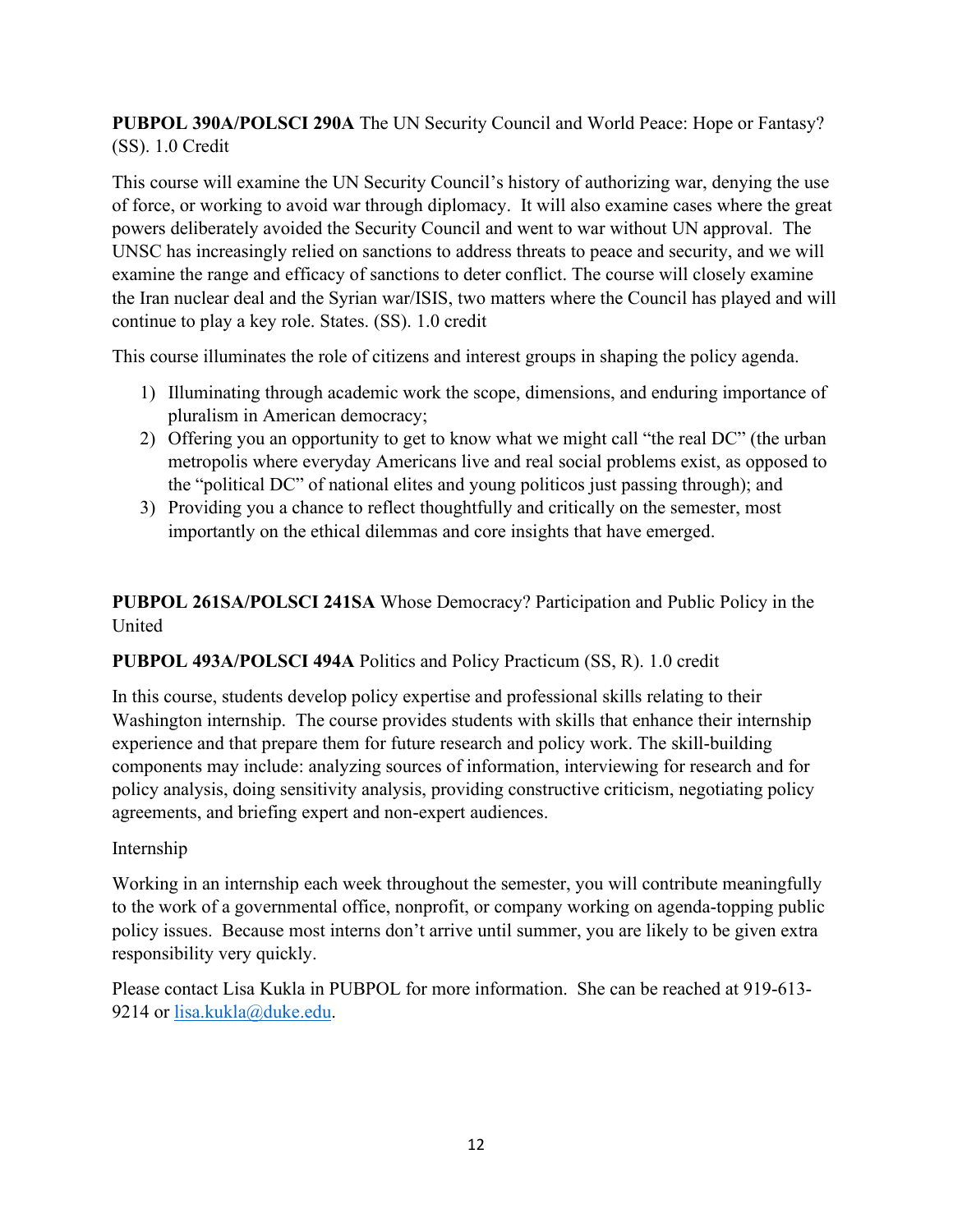#### **Duke-Approved Programs**

Many PUBPOL majors participate in study abroad programs that are sponsored by other American/foreign universities and providers, and are approved by the Duke Global Education Committee. Students earn transfer credit only, which may fulfill requirements for majors, minors, certifications, Areas of Knowledge, and the FL Mode of Inquiry with special approval.

Two transfer courses will count towards the PUBPOL major requirements. To see if your course has already been approved by the Global Education Office, please see their GEO approved course database:

[https://globaled.duke.edu/academics/course\\_approval](https://globaled.duke.edu/academics/course_approval)

**If the PUBPOL course is NOT located in the GEO approved course database**, you will need to receive PUBPOL departmental approval for the course. This MUST be done prior to the start of your semester abroad.

#### **Contact:**

Professor Catherine Admay Assistant Director of Undergraduate Studies 282 Rubenstein Hall 919-613-9232 [admay@duke.edu](mailto:admay@duke.edu)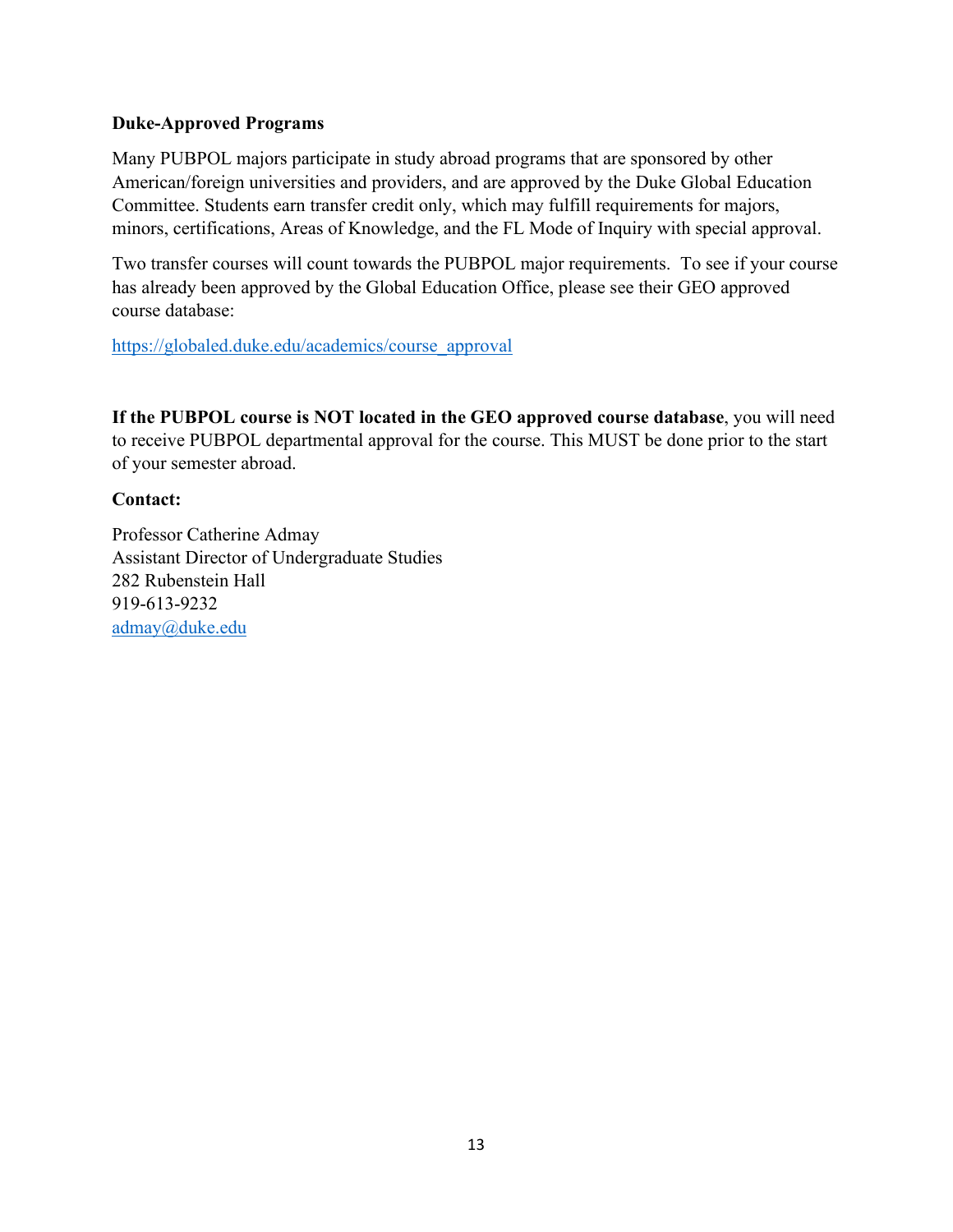# <span id="page-14-0"></span>**Research Assistantships**

The EADS Family Undergraduate Research Endowment Fund provides funding to encourage undergraduate public policy majors to become involved in faculty research projects. The PUBPOL faculty members will post their projects online at the beginning of each semester. Programs are also available during the summer session.

#### **Past Projects:**

**On Guard for Peace and Socialism: The Warsaw Pact, 1955-1991** Professor Simon Miles

**Income and Net Worth Poverty in the United States** Professor Christina Gibson-Davis

**Social Accountability and Healthcare Delivery in Uttar Pradesh, India** Professor Manoj Mohanan

**Head Injuries and the SES of College Football Recruits** Professor Charles Clotfelter

**Higher Education Policy Projects, including the study of the Historically Black Colleges and Universities (HBCUs)** Professor Deondra Rose

**Health Policy and Inequalities Research Storytelling** Professor Kathryn Whetten

#### **Environment-Development Tradeoffs Globally**  Professor Alex Pfaff

**Developing a Robust Curbside Composting Program with the City of Durham** Professor Matthew Johnson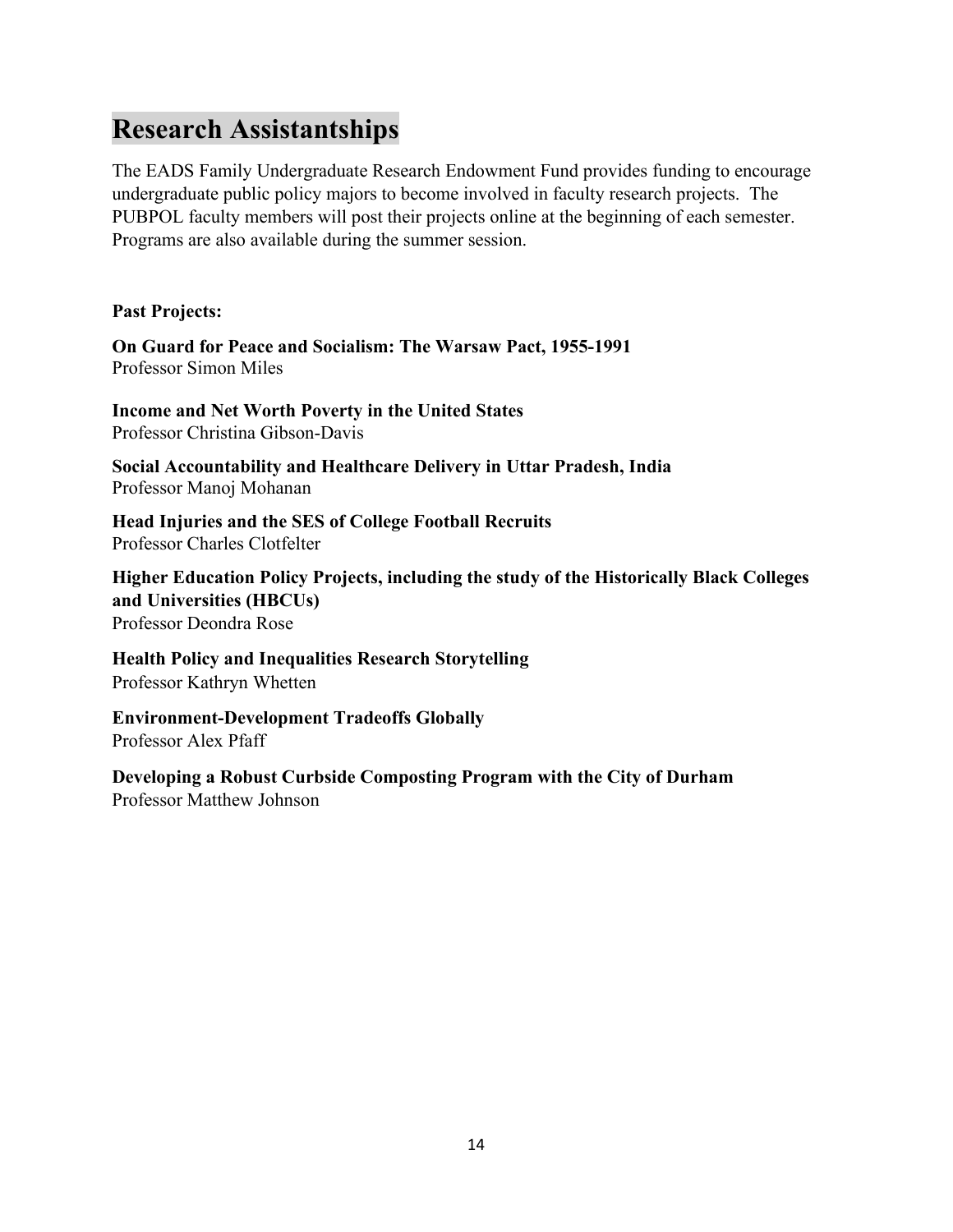# <span id="page-15-0"></span>**Advising**

If PUBPOL is right for you as a first or second major, follow the major declaration guidelines established by Duke's Academic Advising Center.

<https://advising.duke.edu/students>

### **Faculty Advising:**

All PUBPOL majors are automatically assigned a faculty advisor in the Sanford School. Students are strongly encouraged to meet with their faculty advisor to inquire about course selections, career and internship aspirations, research opportunities, etc. You will receive an email stating your faculty advisor assignment within 2 weeks of your major declaration.

However, you may select a different faculty advisor with that faculty member's permission.

### **PROCEDURE:**

- 1) Contact the faculty member directly to receive permission.
- 2) Email Suzanne Pierce, Undergraduate Program Coordinator, for this change to be made in DukeHub. She can be reached at [suzanne.pierce@duke.edu.](mailto:suzanne.pierce@duke.edu)

#### **Department Advising:**

All PUBPOL first majors are REQUIRED to meet with the Undergraduate Program Staff each advising period prior to course registration. These meetings allow for discussion of major requirements, individual progress towards the degree and clearance for enrollment eligibility in DukeHub. Information regarding appointment scheduling will be emailed prior to the advising period.

Second majors are not required to meet with the PUBPOL undergraduate staff but it is highly recommended to make sure that you are on the correct path to finish the PUBPOL major requirements.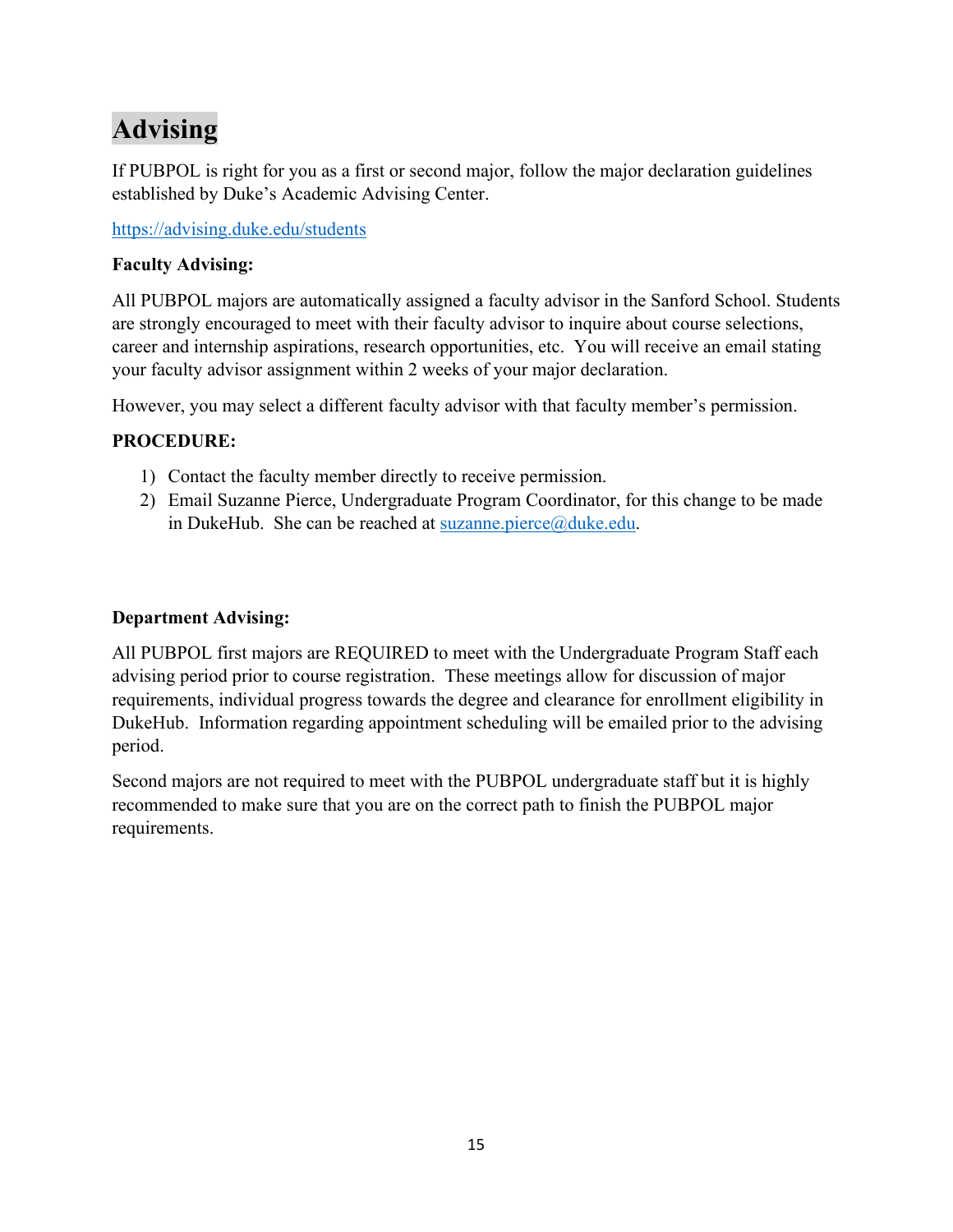# <span id="page-16-0"></span>**The Public Policy Majors Union (PPMU)**

The Public Policy Majors Union (PPMU) is the official organization representing undergraduates at the Sanford School. Led by PUBPOL students, the PPMU engages students in the life of the Sanford School and provides opportunities to learn and network outside of the classroom.

PPMU provides student input on administrative and academic matters; plans communitybuilding events involving students, faculty and alumni; and creates networking and other professional opportunities for students.

The group's career guidance series, *Career Talk*, brings policy practitioners to campus to talk about employment opportunities in the field. PPMU also assists with hosting the school's biannual Board of Visitors meetings, and serves as the primary source of student perspectives for the Sanford administration and faculty.

### **2021-2022 Majors Union Officers**

- **President:** Alexandra Hanzlick
- **Director of External Affairs/Treasurer:** TBA
- **Director of Academic Affairs:** Alice Wu
- **Director of Career Affairs:** Aidan Floyd
- **EXECUTE:** Director of Communications: Tri Truong
- **Director of Social and Community Planning:** Alberto Najarro and Elyse Demas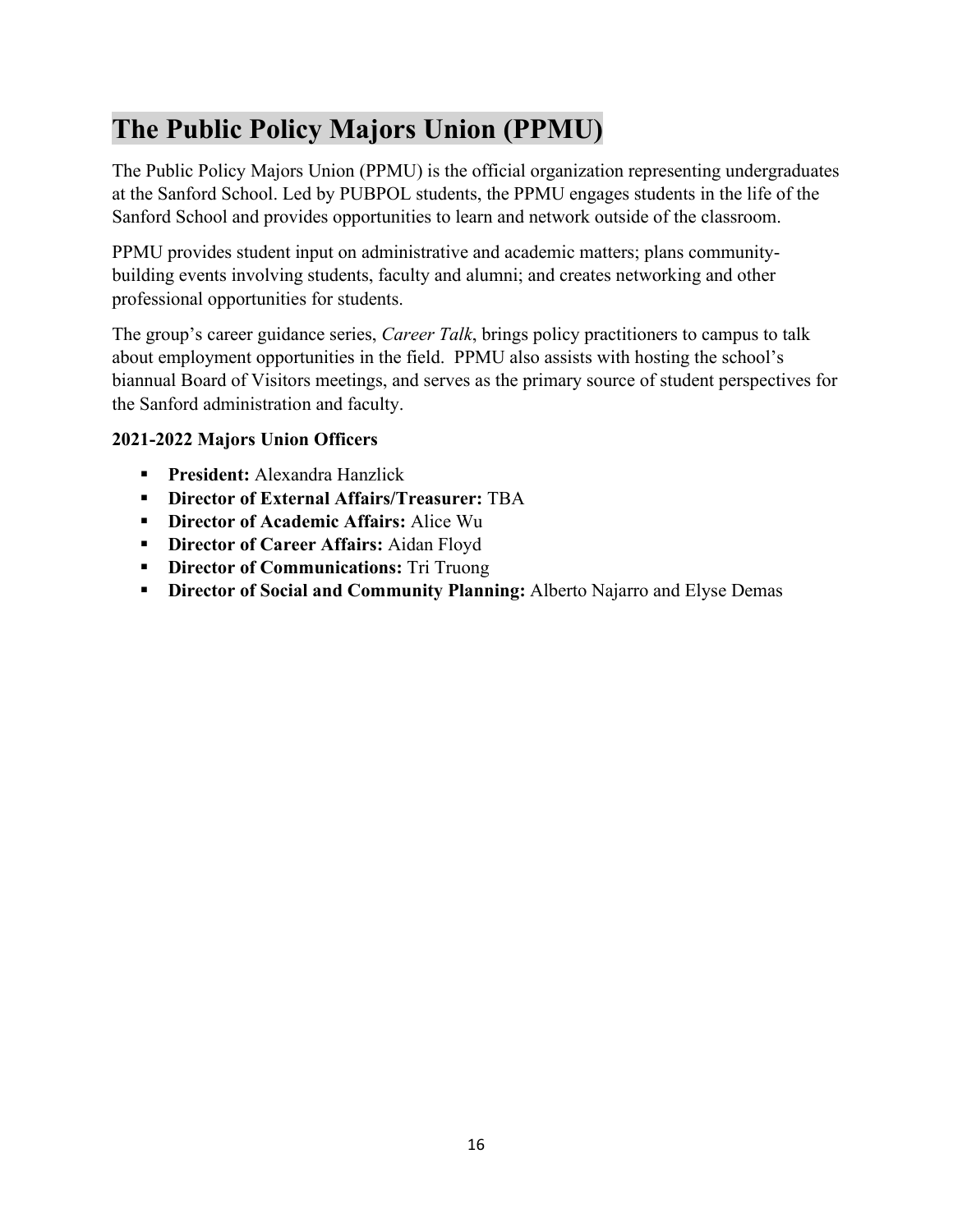# <span id="page-17-0"></span>**Undergraduate Certificate Programs in Public Policy**

#### **Child Policy Research Certificate Program**

Sponsored by the Center for Child and Family Policy, the Child Policy Research Certificate Program builds students' knowledge of child and family issues, while also providing the necessary academic tools for students to engage in research that informs policy and practice. Drawing on child and family-related courses taught in other departments, including Psychology, Public Policy, Sociology, Economics, and Education, the certificate offers an interdisciplinary look at the issues shaping today's children and adolescents.

### **The Policy Journalism and Media Studies Certificate**

The DeWitt Wallace Center for Media and Democracy, part of Duke's Sanford School of Public Policy, offers this certificate. As global communications undergoes a period of rapid and profound change, this certificate is designed for students interested in preparing for careers in media policy, journalism, or any of the associate professions.

To add a certificate program to your academic plan, complete the Registrar's online form:

<https://trinity.duke.edu/undergraduate/academic-policies/change-major-minor-certificate>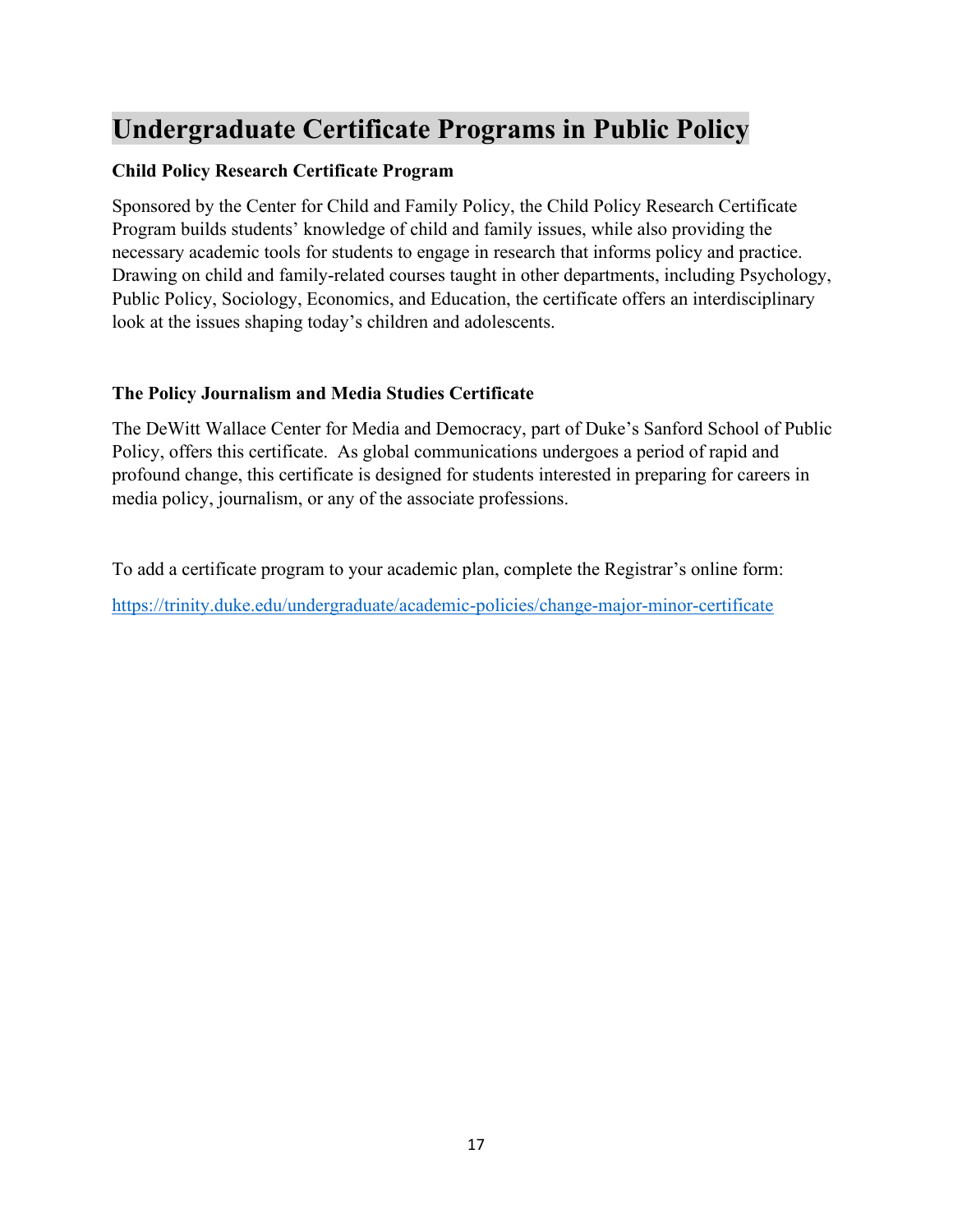# **Page Intentionally Left Blank**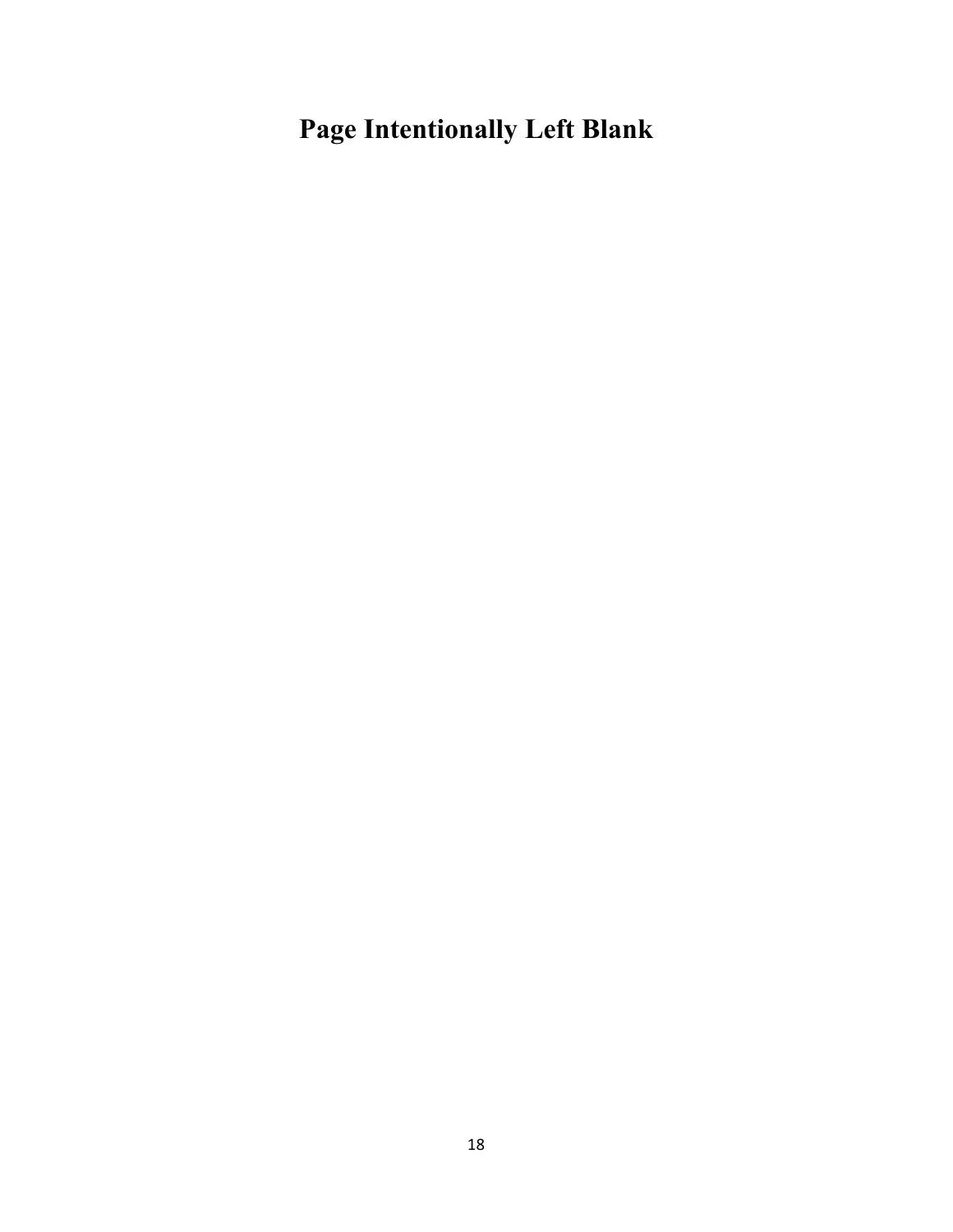# <span id="page-19-0"></span>**Special Programs**

#### <span id="page-19-1"></span>**Sanford Embark Program: Navigating Policy & Advocacy Careers**

Embark is a student-driven initiative that helps students navigate and network to find jobs and career paths in policy and advocacy-related areas (e.g., NGOs; Think Tanks; Capitol Hill; Campaigns; City, State and Federal Government; Public Service Law, etc.).

Embark programming helps guide students in their networking-based job search so they can figure out what kinds of entry-level policy jobs in advocacy, politics and policy they are equipped for. Connecting with Duke Alumni who are already working in those areas is a major focus of the program because the policy/advocacy job search is less defined than the on-campus recruitment process for management consulting and finance positions.

Embark's objectives are:

- 1) to connect students to alumni who work in organizations or political offices of interest to specific undergraduates.
- 2) to create a sense of community among students who want to make a positive social impact through their work.
- 3) open up the range of job/career possibilities and provide real resources to explore them.

We welcome inquires from students who are interested in learning more about the Embark student leadership team.

To subscribe to the Embark email listserve, contact

**Suzanne Valdivia Embark Program Coordinator and Assistant Internship Director Sanford Career Services** 112 Rubenstein Hall 919-613-7426 [suzanne.valdivia@duke.edu](mailto:suzanne.valdivia@duke.edu)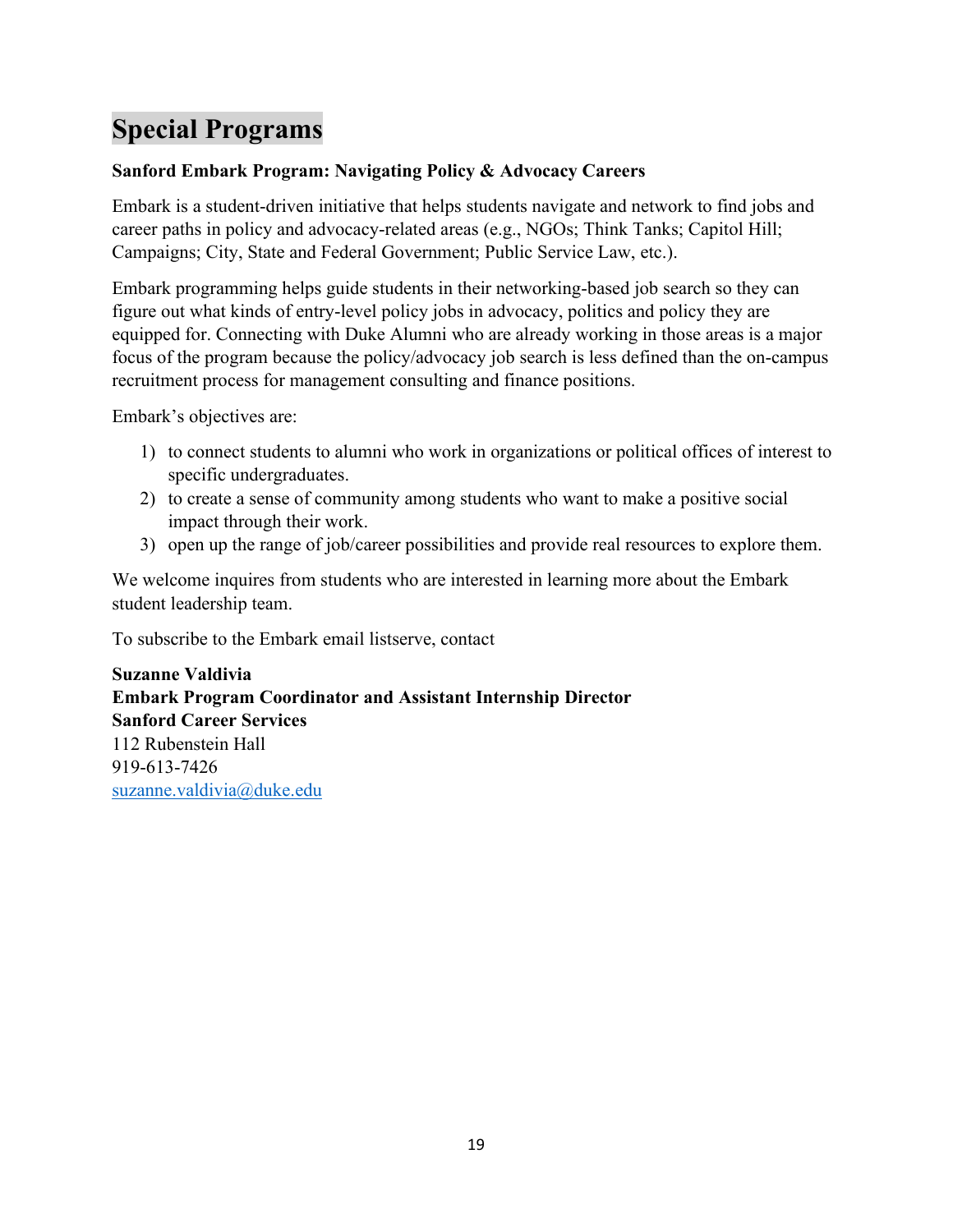### <span id="page-20-0"></span>**Hart Leadership Program**

Founded in 1986 with a generous gift from Milledge A. Hart III and his family, Hart Leadership Program (HLP) was the first endowed leadership program for undergraduates in the United States. Since then, thousands of Duke undergraduate students have participated in HLP courses or experimental programs.

This program uses a four-prong approach:

- **Courses** give students analytical frameworks for grappling with the problems facing our global community.
- **Immersion experiences** outside the classroom help students see how policy works in the real world.
- **Writing and discussion** challenge students to reflect critically on their experiences and make sense of them.
- **Cone-on-one mentoring** helps students develop the skills, confidence and motivation to translate their learning into action.

The Hart Leadership Program offers 7-10 courses each semester, serving an average of 400 Duke undergraduate students a year.

Hart Leadership Experiential-Learning Programs

- **Service Opportunities in Leadership:** An intensive 12-month leadership program for Duke undergraduates that combines academic study, research service-learning, mentoring and leadership training.
- **The Hart Fellows Programs** offers recent university graduates a 10-month fellowship with innovative organizations in developing countries. A competitive application process takes place each spring.
- **The Entrepreneurial Leadership Initiative (ELI)** engages, educates, and empowers Duke students to pursue innovative solutions to university, community and global problems. In ELI students learn how to act on their passions to address real-world problems and to create real results.
- **The Research Service-Learning Pathway** integrates research, service and critical reflection with core public policy courses.

Visit the Hart Leadership Program [website](https://hart.sanford.duke.edu/) for more information.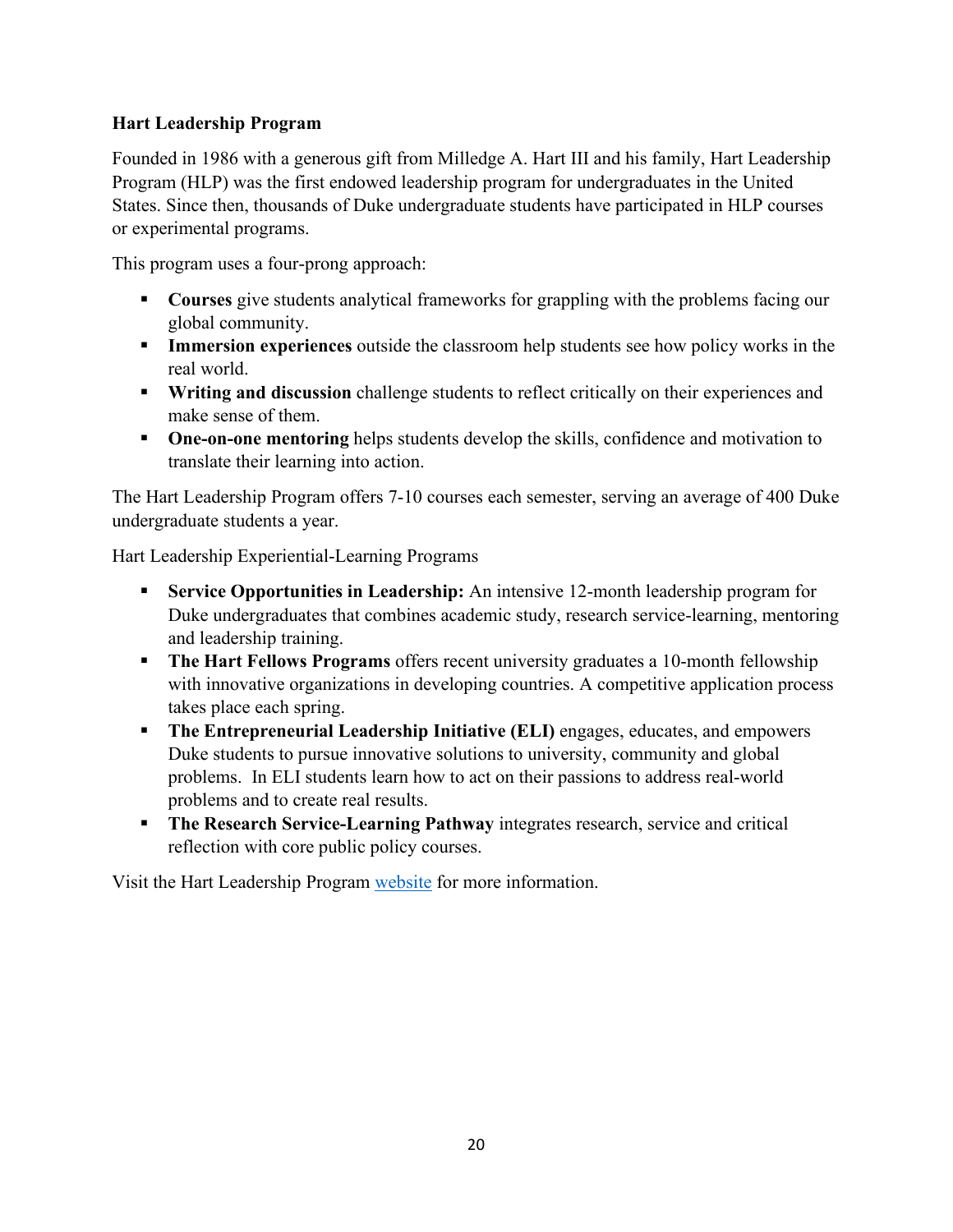# <span id="page-21-0"></span>**Research Centers and Programs**

The faculty of the Sanford School of Public Policy lead or collaborate with a wide variety of oncampus interdisciplinary research centers that are exploring vital policy questions and bringing provocative and timely speakers to campus. These research hubs can offer students opportunities to work with faculty on ground-breaking research and to engage with leaders in many fields.

**[DeWitt Wallace Center for Media and Democracy](https://dewitt.sanford.duke.edu/)** is Duke University's hub for the study of journalism. The center studies the interaction between news media and policy; supports watchdog and accountability reporting in the U.S. around the world; and teaches about the media's role in democracy. The center manages the undergraduate [Policy Journalism and Media](https://dewitt.sanford.duke.edu/certificate-courses/)  [Studies Certificate.](https://dewitt.sanford.duke.edu/certificate-courses/)

Director: Philip Napoli, James R. Shepley Professor of Public Policy

**[Duke American Grand Strategy \(AGS\) Program](https://ags.duke.edu/)** is an interdisciplinary initiative spanning public policy and political science that creates and disseminates new knowledge in the grand strategy field. The mission of the program is to prepare the next generation of strategists by studying past generations and interacting with current strategic leaders. Through courses, distinguished lectures, and active learning opportunities, participants in AGS have the opportunity to interact with leaders from the world of policy as well as the best scholars writing on these topics today. The program is building a research community of faculty, graduate students, and undergraduates who are committed to deepening their understanding of America's role in the world – past, present and future.

Director: Peter Feaver, Professor of Political Science and Public Policy

**[Duke Center for Child and Family Policy](https://childandfamilypolicy.duke.edu/)** brings scholars from many disciplines together with students, policymakers, and practitioners to address problems facing children in contemporary society. As a national leader in addressing issues of early childhood adversity, education policy reform, youth violence and problem behaviors, and adolescent substance abuse prevention, the center bridges the gap between research and policy by assisting policymakers in making informed decisions based on sound evidence and research. The Center also manages the [Child](https://childandfamilypolicy.duke.edu/students/child-policy-research-certificate/)  [Policy Research Certificate program](https://childandfamilypolicy.duke.edu/students/child-policy-research-certificate/) which offers Duke undergraduates a chance to explore child and family policy issues through interdisciplinary study, while conducting original research on real-world policy issues.

Director: Leslie Babinski, Associate Research Professor of Public Policy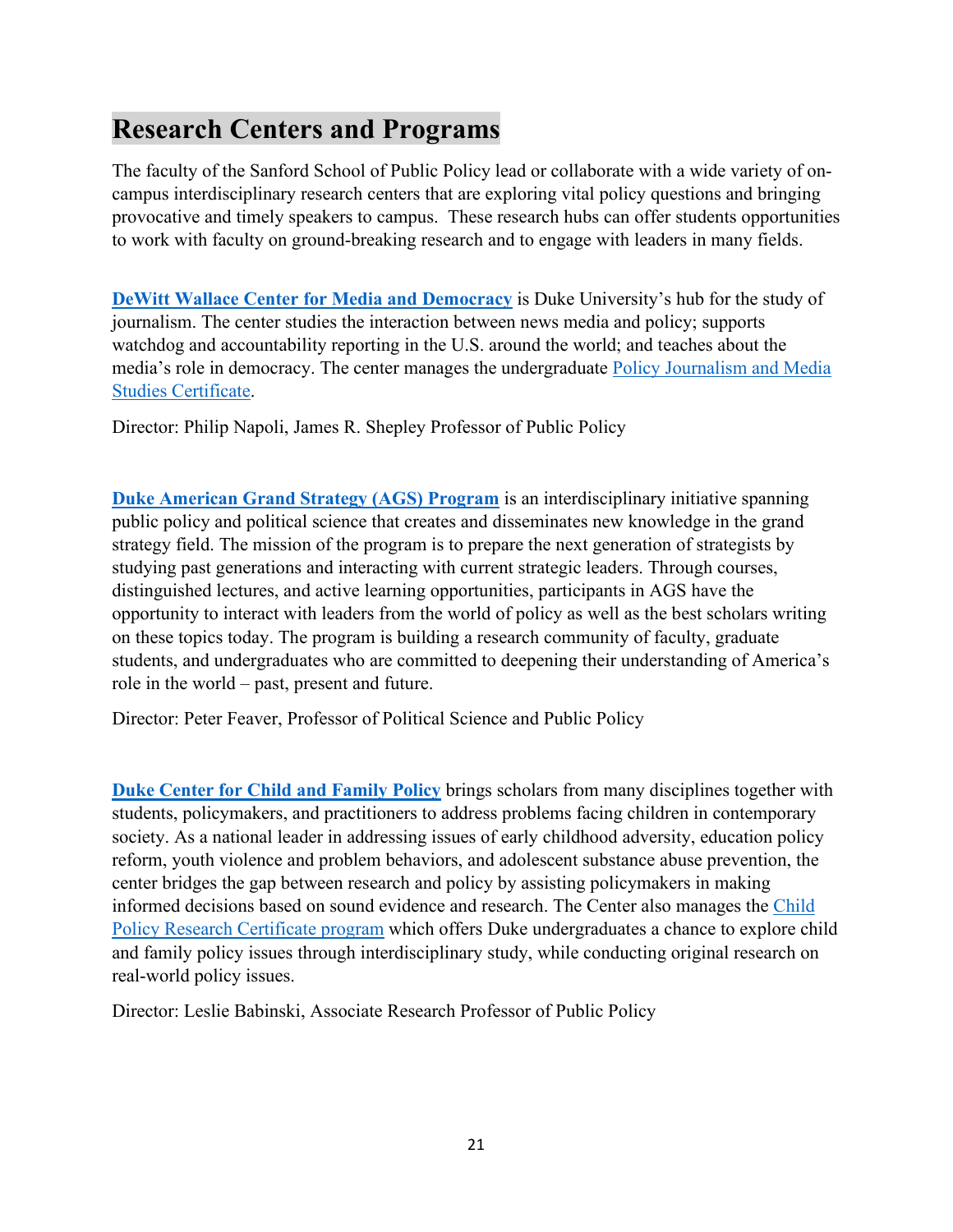**[Hart Leadership Program](https://hart.sanford.duke.edu/)** is the first endowed undergraduate program at a major university to emphasize ethics, service, social entrepreneurship and the responsibilities of leadership as part of its curriculum. See Special Programs section for more information.

Director: Gunther Peck, Professor of History and Public Policy

**[POLIS: The Center for Political Leadership, Innovation, and Service](https://polis.duke.edu/)** seeks to inspire a new generation of political leaders and engaged citizens devoted to fixing the problems of contemporary politics. POLIS promotes what politics could be through classes, a speaker's series, trainings, podcasts, open and civil dialogue, and collaboration with students, faculty, staff, other North Carolinians, and reform-minded individuals throughout the country.

Director: Deondra Rose, Assistant Professor in the Sanford School of Public Policy

**[The World Food Policy Center \(WFPC\)](https://wfpc.sanford.duke.edu/)** seeks to bridge research, policy and practice to address issues of food security. The center's work spans global, regional, and local food policy and model food communities. Our overarching priorities are Hunger and Malnutrition; Obesity and Diet-Related Disease; Agriculture and the Environment; and Food Safety and Food Defense. The WFPC identifies critical multi-stakeholder problems and harnesses research, creates an evidence base, convenes change agents and collaborates with policymakers and institutions to improve practices and policies that affect our food system, with positive impacts on public health, the environment, economic development, and social/cultural traditions, with a focus on low-income, marginalized communities. WFPC collaborates with faculty across Duke who offer courses that address food security issues, and who offer students opportunities for research and paid or volunteer work experiences in this broad field. The center also seeks to connect student affinity groups and internship opportunities.

Director: Kelly Brownell, Robert L. Flowers Professor of Public Policy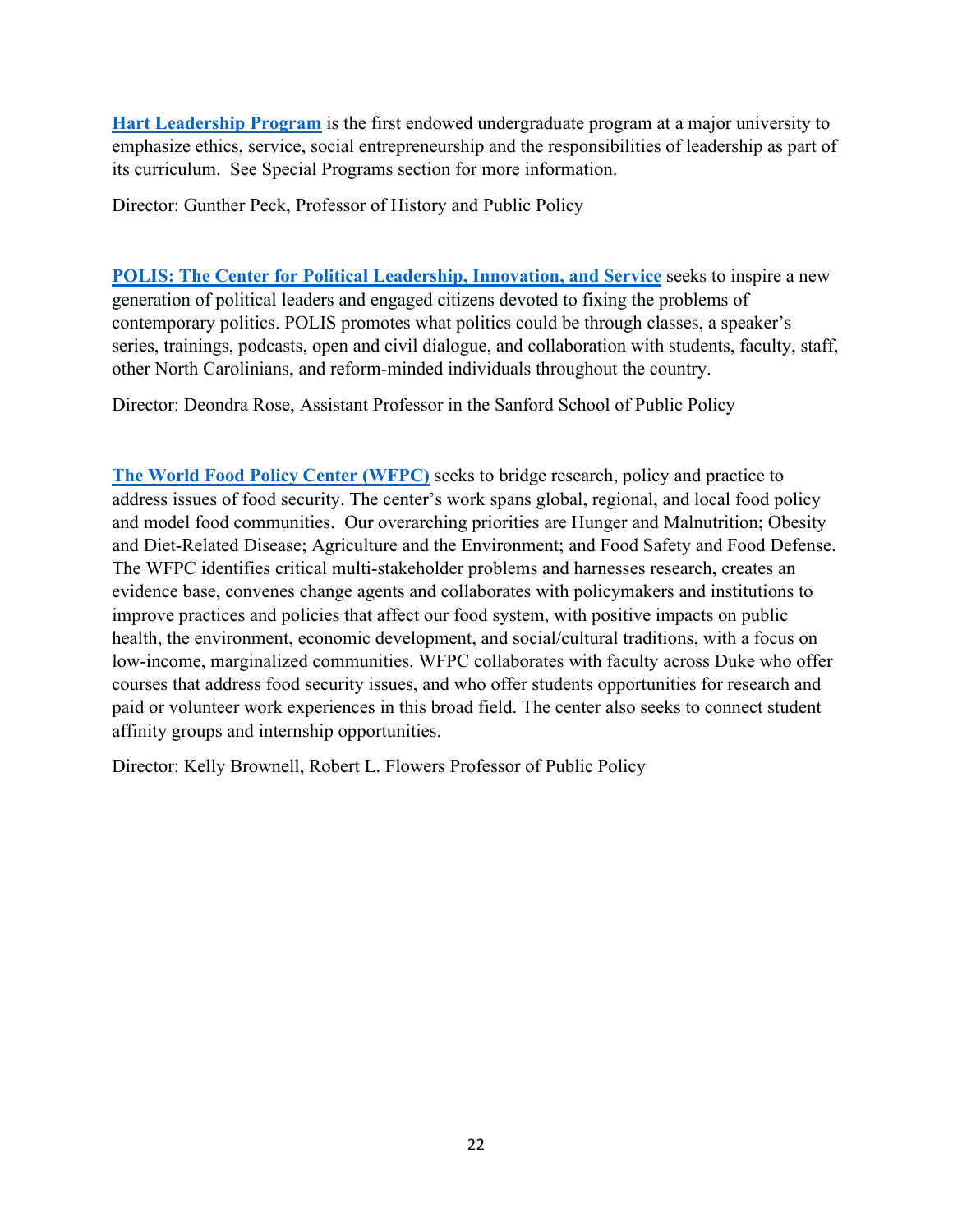# <span id="page-23-0"></span>**4+1 Accelerated Master of Public Policy**

The 4+1 Accelerated Master of Public Policy tract is an opportunity for Duke undergraduate PUBPOL majors to complete both their undergraduate and master's degrees in five (5) years. Majors who are able to pursue graduate-level coursework during the senior year are eligible to apply in the spring semester of their junior year. Students will complete the entire 51 graduate credits required for traditional 2-year MPP students

### **Requirements:**

- 1) Must be a Duke University undergraduate PUBPOL major.
- 2) Must have a 3.5 GPA overall and also in the PUBPOL major. Must maintain through junior year.
- 3) Must have a GRE in the top quartile. GRE is taken in the fall or spring of junior year.
- 4) Must meet with the PUBPOL Director of Undergraduate Studies and MPP Director of Graduate Studies prior to applying.
- 5) Must have three letters of recommendation we suggest two faculty and one internship/professional letters.
- 6) Complete [online](https://sanford.duke.edu/admissions/master-public-policy/faqs) MPP application

### **Deadlines:**

- April 20 (junior year): application deadline
- May 1: Notification of admission decision
- May 15: Commit to accept admission

### **Contacts:**

Ken Rogerson, Director of Graduate Studies – MPP Program, [rogerson@duke.edu](mailto:rogerson@duke.edu)

Christina Gibson-Davis, Director of Public Policy Undergraduate Studies, [cgibson@duke.edu](mailto:cgibson@duke.edu)

Jessica Pan, Director of Admissions & Financial Aid, [jessica.pan@duke.edu](mailto:jessica.pan@duke.edu)

Suzanne Pierce, Public Policy Undergraduate Program Coordinator, [suzanne.pierce@duke.edu](mailto:suzanne.pierce@duke.edu)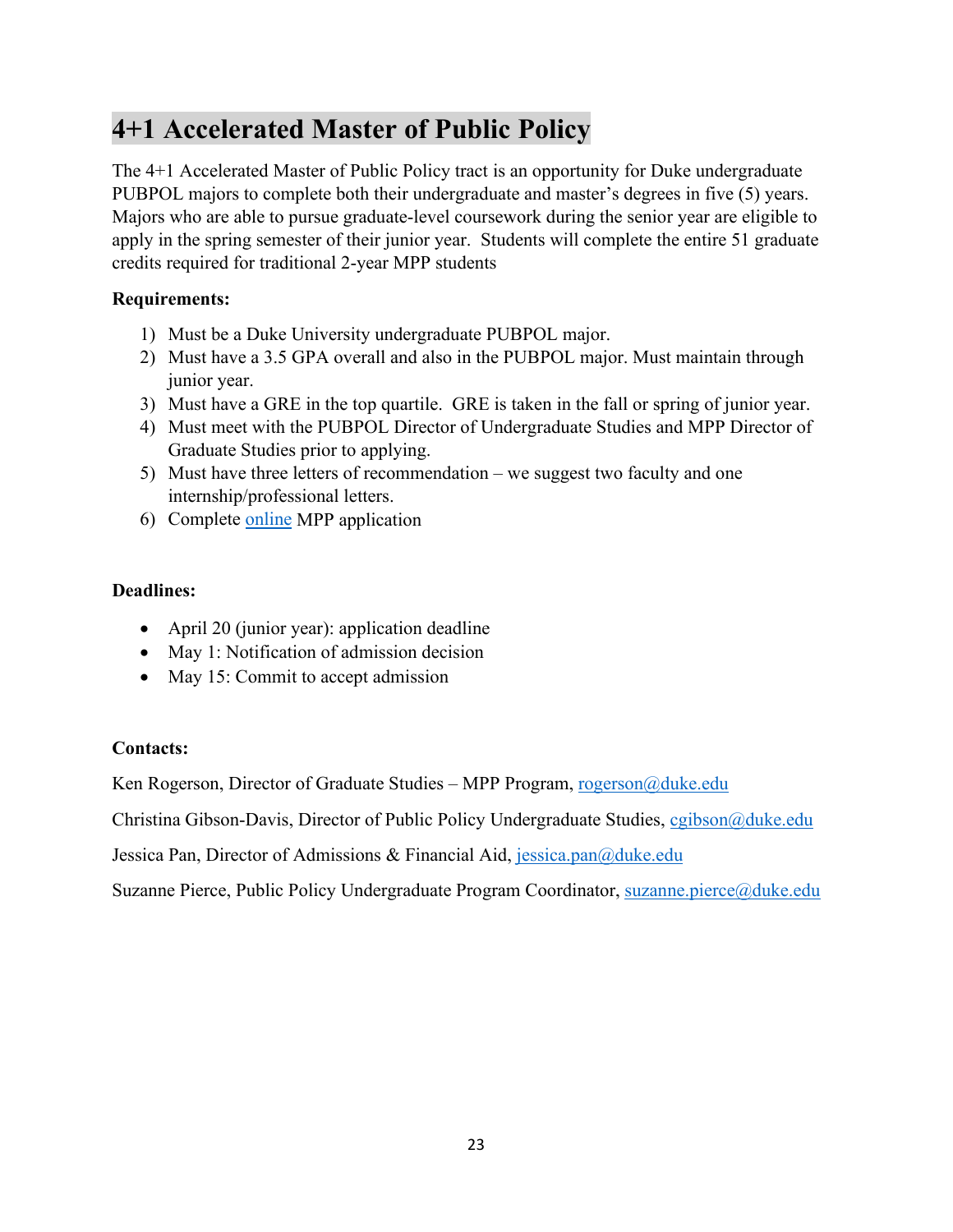# **Yearly Events:**

### **Honors Poster Session**

Each November, the Sanford School of Public Policy recognizes the students who have successfully completed the two-semester honors program. The poster session gives each student the opportunity to discuss their research project with other undergraduates and faculty members. We recommend that students who are considering the honors program attend the poster session to learn more about honors topics and the overall process to complete a honors paper.

### **Sophomore Fair**

Each spring semester, the Sanford School of Public Policy holds a Sophomore Fair to offer recently declared PUBPOL majors the opportunity to ask detailed questions about the major requirements. Representatives from the undergraduate administration, Career Services, and faculty members present information that is pertinent for the successful completion of the PUBPOL major. This is a great opportunity for students to ask any questions they have about Sanford and the PUBPOL major.

### **Graduation**

Each May, the Sanford School of Public Policy hosts a ceremony honoring our graduating seniors. Detailed information is sent to students and family members in February.

*Graduation Awards:*

- *Best Honor Thesis*
- *Joel Fleishman Distinguished Scholar Award* This award is presented annually by the Sanford School of Public Policy to recognize the graduating major with the highest academic achievement in Public Policy Studies.
- *Terry Sanford Leadership Award* This award is presented annually by the Sanford School of Public Policy to a graduating major recognizing their achievement in leadership. Students are nominated by faculty and staff and voted on by the faculty committee.
- *Susan E. Tifft Teaching and Mentoring Award* This award is presented to a Sanford faculty member who has made outstanding contributions to the teaching mission of the undergraduate program and has a deep commitment to the intellectual, professional and personal development of undergraduate majors in public policy.
- *Senior Commencement Speaker* Each year at the Public Policy graduation ceremony a senior makes a speech, which usually runs a maximum of 6-7 minutes. This is often the highlight of the ceremony.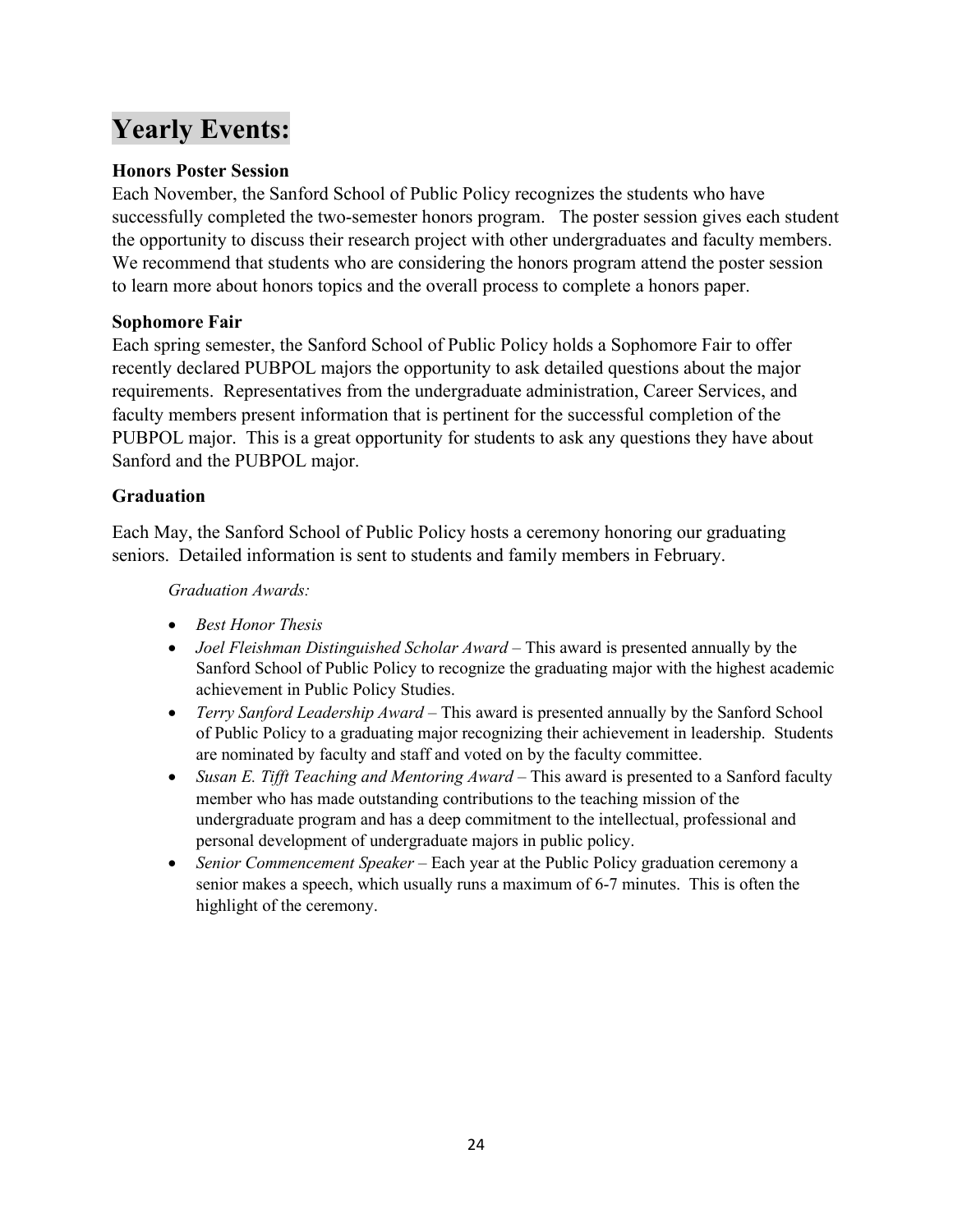# <span id="page-25-0"></span>**The Sanford School Buildings**

The Sanford Building and Rubenstein Hall are located at the corner of Science Drive and Towerview Road, across from the Duke Law School.

**Card Access:** Duke Card access for undergraduates is from 6:00 AM until midnight.

**Computer Usage:** The Sanford School is fully equipped for wireless networking. You can log on to the Duke Network from all common areas as long as your laptop is registered with Duke OIT.

<https://oit.duke.edu/what-we-do/applications/dukeblue>

### **Duke Network ePrint Service:**

<https://oit.duke.edu/what-we-do/applications/eprint>

**Eprint Locations:** Sanford Building – Lobby Alcove

Rubenstein – Mail Room 145

**The Sanford School Computer Lab:** The lab is not part of the OIT lab system and is not generally available for undergraduate student use. Undergraduates may request access for honors course work or for faculty research projects. Requests for undergraduate access to the Sanford computer labs should be submitted by faculty to  $ppshelp@duke.edu$ .

**Recycling:** Large, centrally located blue bins are clearly labeled and available to dispose waste items. Please do your part and help keep us green by taking advantage of this convenience.

**Saladelia Café at Sanford**, a popular eatery on the ground floor of the Sanford Building, offers salads, hot soups, tortilla wraps, sandwiches, yogurt, fruit, bagels, cookies, and several beverages. Hours are from 8:00 AM – 5:30 PM, Monday thru Thursday, and 8:00 AM-3:00 PM on Friday. They accept points, Flex, and cash.

**Vending Machines:** Located adjacent to Fleishman Commons and on the ground level of Rubenstein Hall.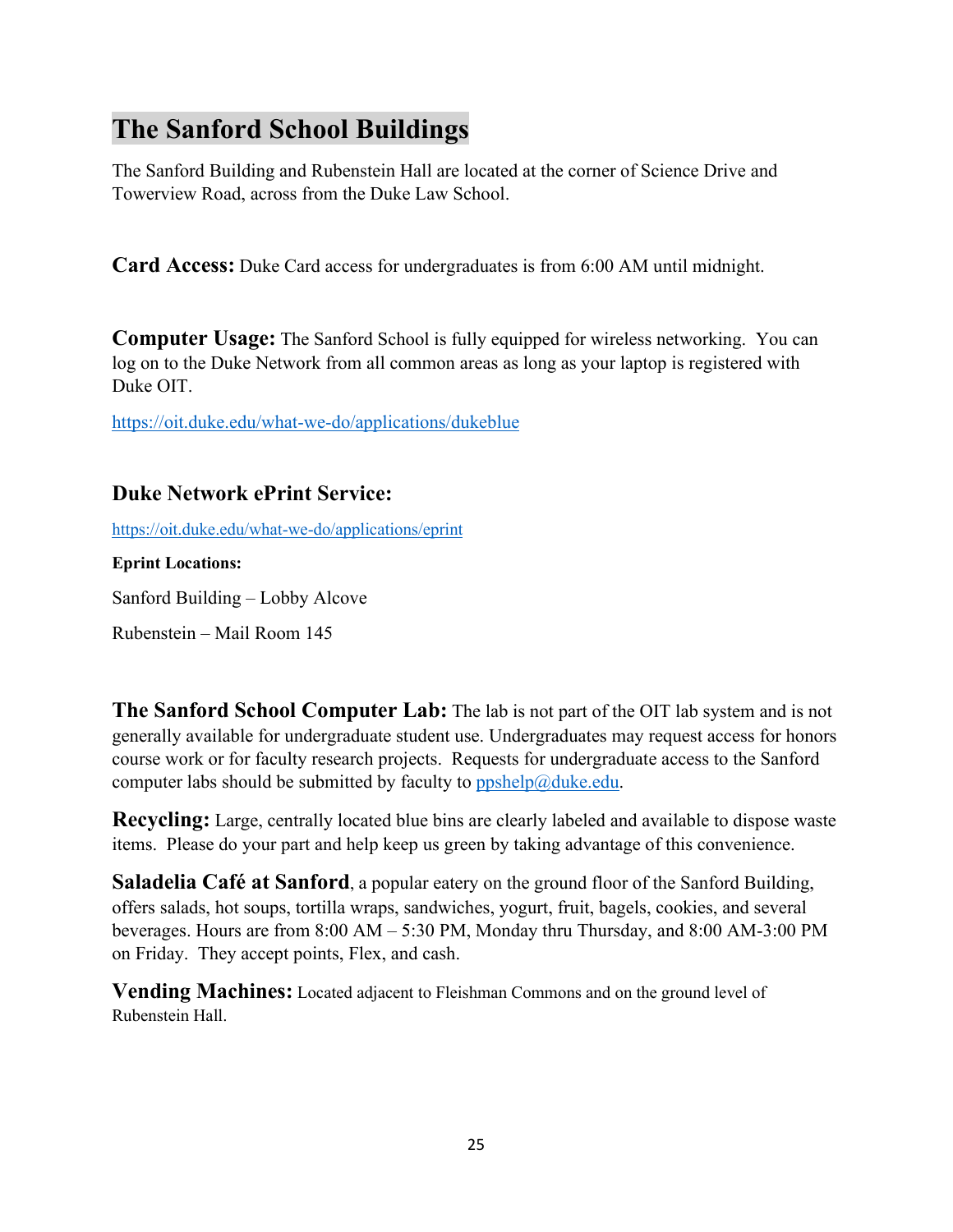# <span id="page-26-0"></span>**Forms**

**[PUBPOL Major Requirements](https://sanford.duke.edu/academics/undergraduate-program/current-students/forms)**

**[PUBPOL Independent Study Form](https://sanford.duke.edu/academics/undergraduate-program/current-students/forms)**

**[Course Approval for PUBPOL Major Elective Requirements](https://sanford.duke.edu/academics/undergraduate-program/current-students/forms)**

**[PUBPOL Honors Program Application](https://sanford.duke.edu/academics/undergraduate-program/current-students/forms)**

**[PUBPOL Honors Project Reimbursement Form](https://sanford.duke.edu/academics/undergraduate-program/current-students/forms)**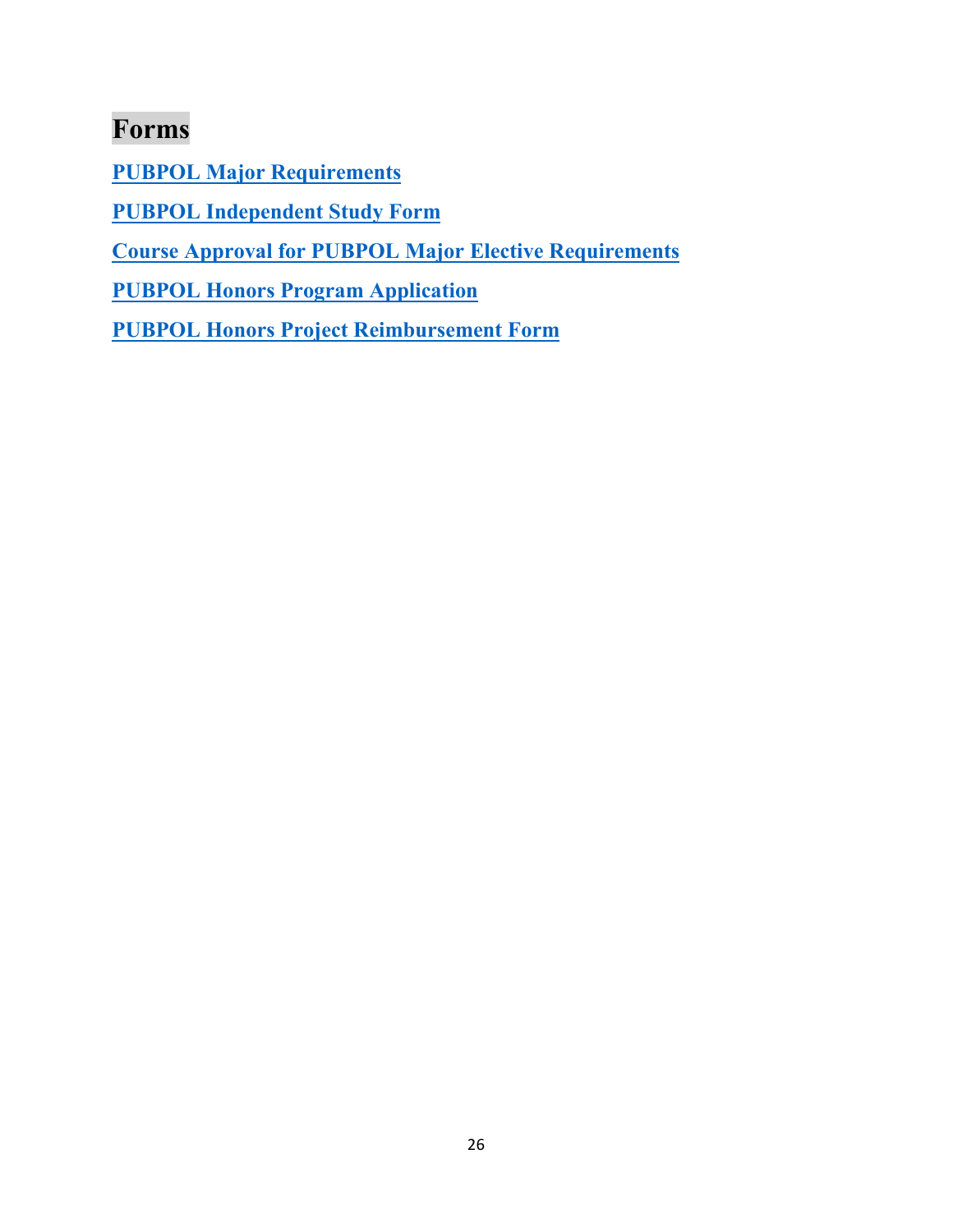# <span id="page-27-0"></span>**Career Services Staff**

IMPORTANT: Sanford Career Services Staff will offer in-person and zoom advising meetings in Fall 2021. Make your appointment via Handshake.

### **TBD**

Database (Handshake) and Office Manager

- Helps with any Handshake challenges.
- Assigns you a PUBPOL 120 TA, from Sanford's Masters in Public Policy Program.

### **PUBPOL 120 Teaching Assistant (TA):**

- Sends you the Sanford resume template and assists you with formatting.
- Shows you how to effectively use Handshake.
- Communicates important dates and deadlines.

### **After creating a profile in Handshake and receiving TA resume approval, make an appointment in Handshake with an internship advisor:**

**Elise Goldwasser – [elise.goldwasser@duke.edu](mailto:elise.goldwasser@duke.edu)** Director of Internships 114 Rubenstein Hall

### **OR**

**Suzanne Valdivia – [Suzanne.valdivia@duke.edu](mailto:Suzanne.valdivia@duke.edu)** Assistant Director of Internships 112 Rubenstein Hall

#### **How can Elise or Suzanne V. support me with my internship?**

- Brainstorm internship ideas based on your interests and geographical preferences.
- Introduce you to alums and other contacts at organizations that interest you.
- Provide next level feedback on your resume.
- Help you craft a cover letter that demonstrates how your skills and experience fit a specific job description.
- Help you identify places that have hired Duke interns in past years.
- Communicate with Suzanne Pierce and Pam Lewis in the Undergraduate Program Office about your progress towards graduation.
- Communicate with faculty across the university about the internship requirements.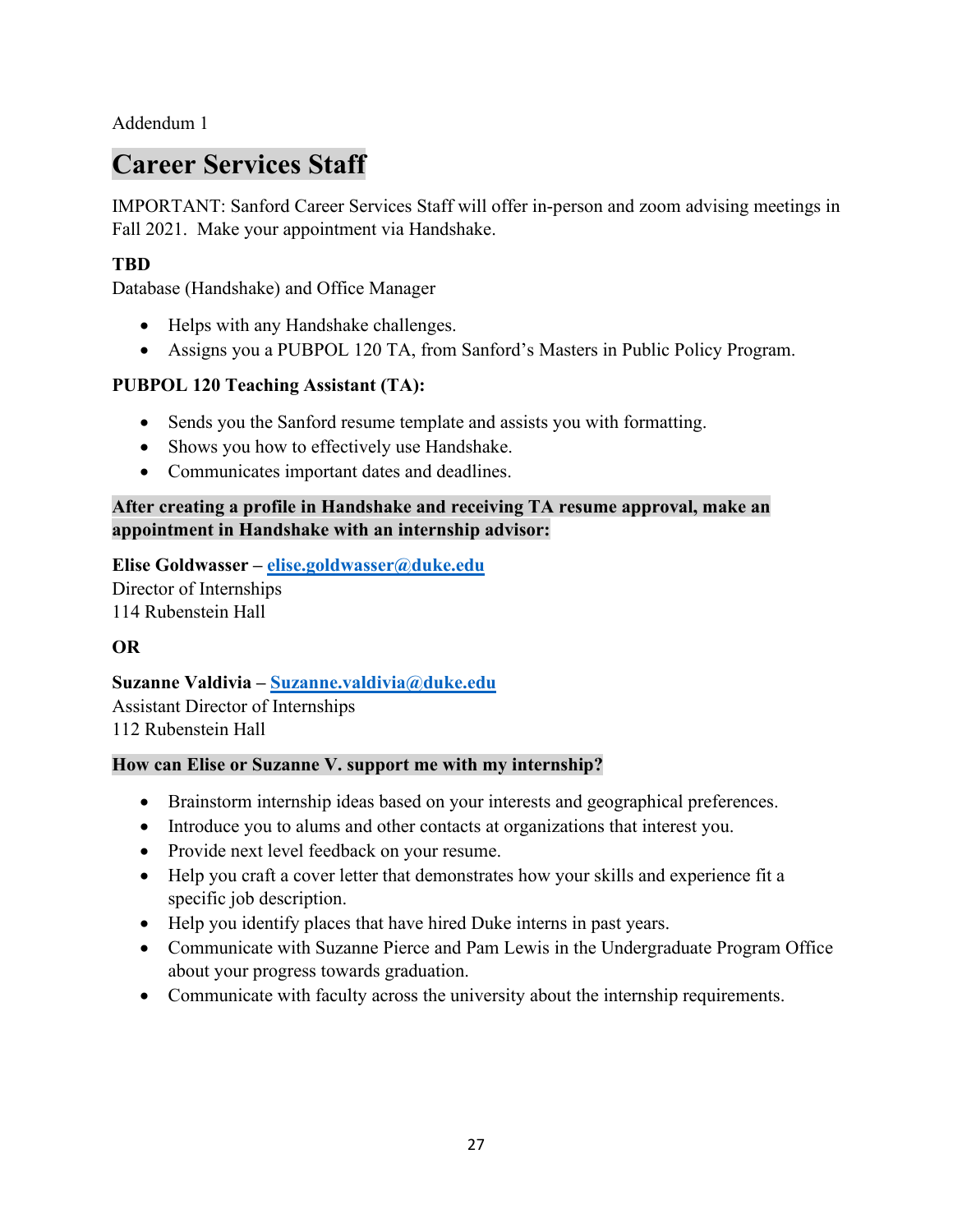# <span id="page-28-0"></span>**Internship Funding**

- DEADLINE! Application for Funding is due February 1, 2022. The form can be found in Handshake.
- Students who receive financial aid from Duke are eligible to apply to the Sanford Internship Office for assistance with cost-of-living expenses during their required internship. The amount is based on the Cost-of-Living Index.
- Funding is only available for those doing their required internship in the summer.
- You do NOT have to know where you are interning in order to apply for funding.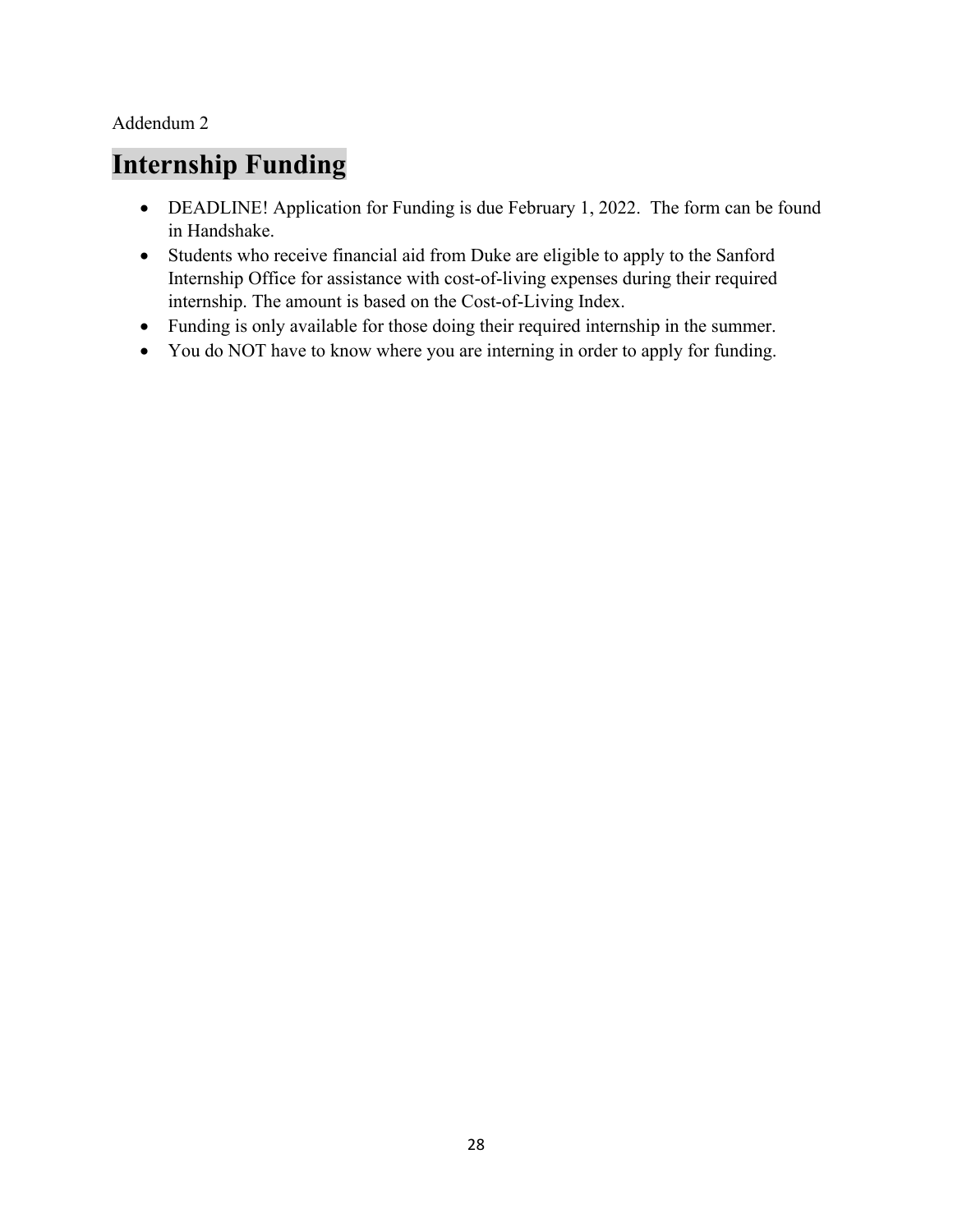# <span id="page-29-0"></span>**Internship Approval – Students Matriculated After Fall 2019 (Class of 2023, 2024 and 2025)**

- All internships are subject to approval by Suzanne V. and Elise based on faculty criteria and guidelines.
- Even if an organization is already listed as an employer in Handshake, your specific internship is subject to review and approval or rejection based on the work plan you submit.
- Internships completed prior to declaring the major will NOT be counted towards the internship requirement. This policy is enforced by the Duke University's Registrar's Office. There is no retroactive approval.

#### **INTERNSHIP CRITERIA**

For an internship to be approved to meet the PUBPOL internship requirement, you must demonstrate:

- 1) Your day-to-day work requires you to engage in public policy, AND
- 2) Your day-to-day work is analytical and project-oriented rather than clerical or direct service (such as tutoring or building a clinic).

Internships that WILL count:

- Any nonprofit, government, or military organization (.org, .gov. or .mil).
- The only internships with .com that will count are internships on a government relations team or those with a political communications firm.

Duke Internship Programs that WILL count:

- Many of the Stanback Internships (paid internships through the Nicholas School)
- Hart Leadership Program/SOL
- Duke in DC Spring Semester Program
- Duke Engage Qualified Duke Engage programs will be listed in the Handshake document library as soon as the Duke Engage Director provides them to the Sanford School.
- Bass Connections projects.
- Required military service.

Internships that will NOT count:

• Internships in finance, business, or commercial consulting.

Timeframe for Internship Completion:

- School-year internships are no longer permitted.
- With the exception of Duke in DC, students will be required to do the internship during the summer.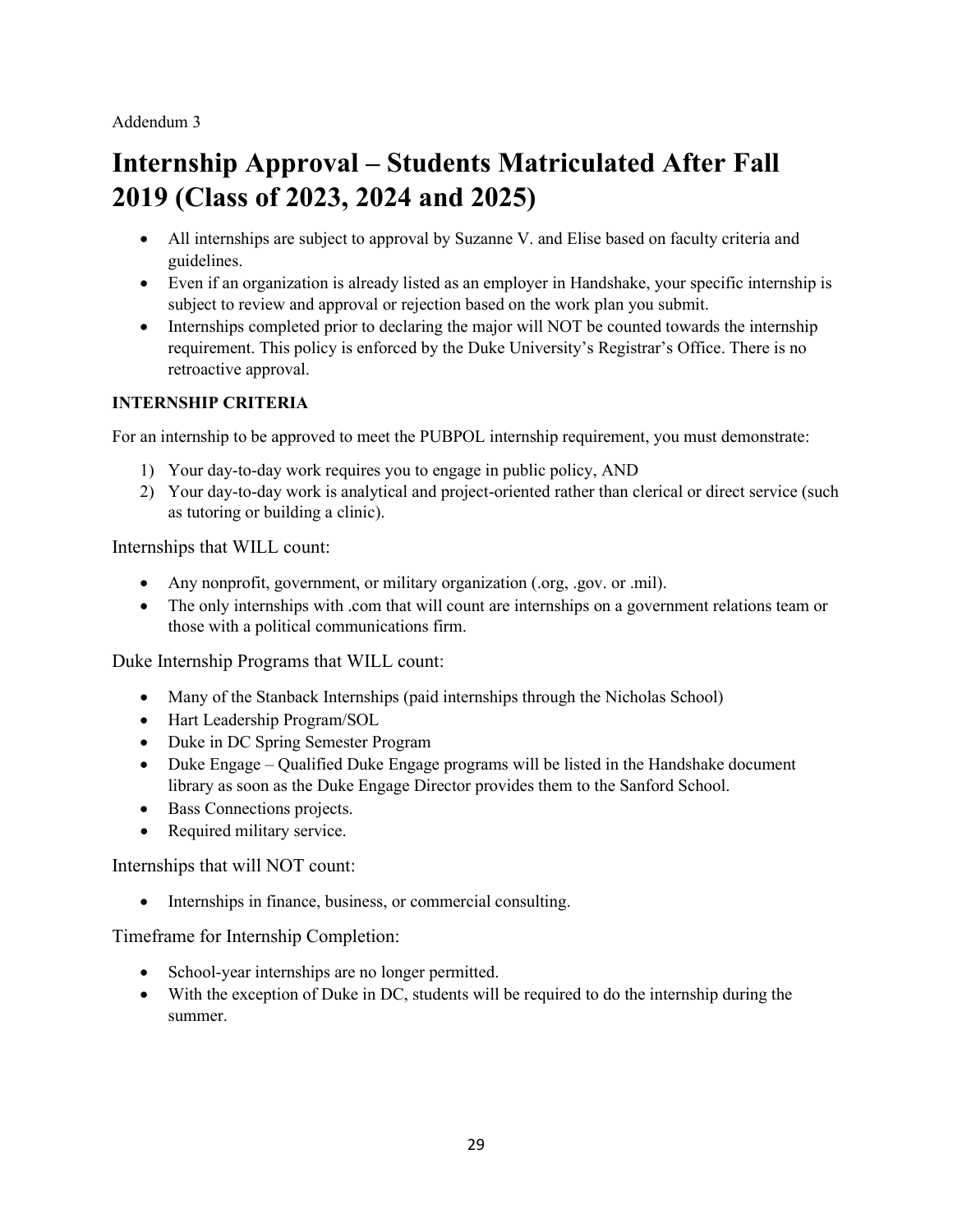# <span id="page-30-0"></span>**Course Requirements**

# **Students Matriculated After Fall 2019 (Class of 2023, 2024 and 2025)**

The following courses must be completed prior to starting your internship:

- PUBPOL 155
- STA 199L (STA 101, 102, 104, 111, 130, 198 or ECON 104 may substitute for STA 199L)
- Either PUBPOL 301 or PUBPOL 302. GLHLTH 210 may substitute for PUBPOL 302

This reduced requirement allows you to complete your internship in the summer after either your sophomore or junior year. We still encourage you to take as many public policy core courses as possible before completing the internship, as you will be a stronger internship applicant.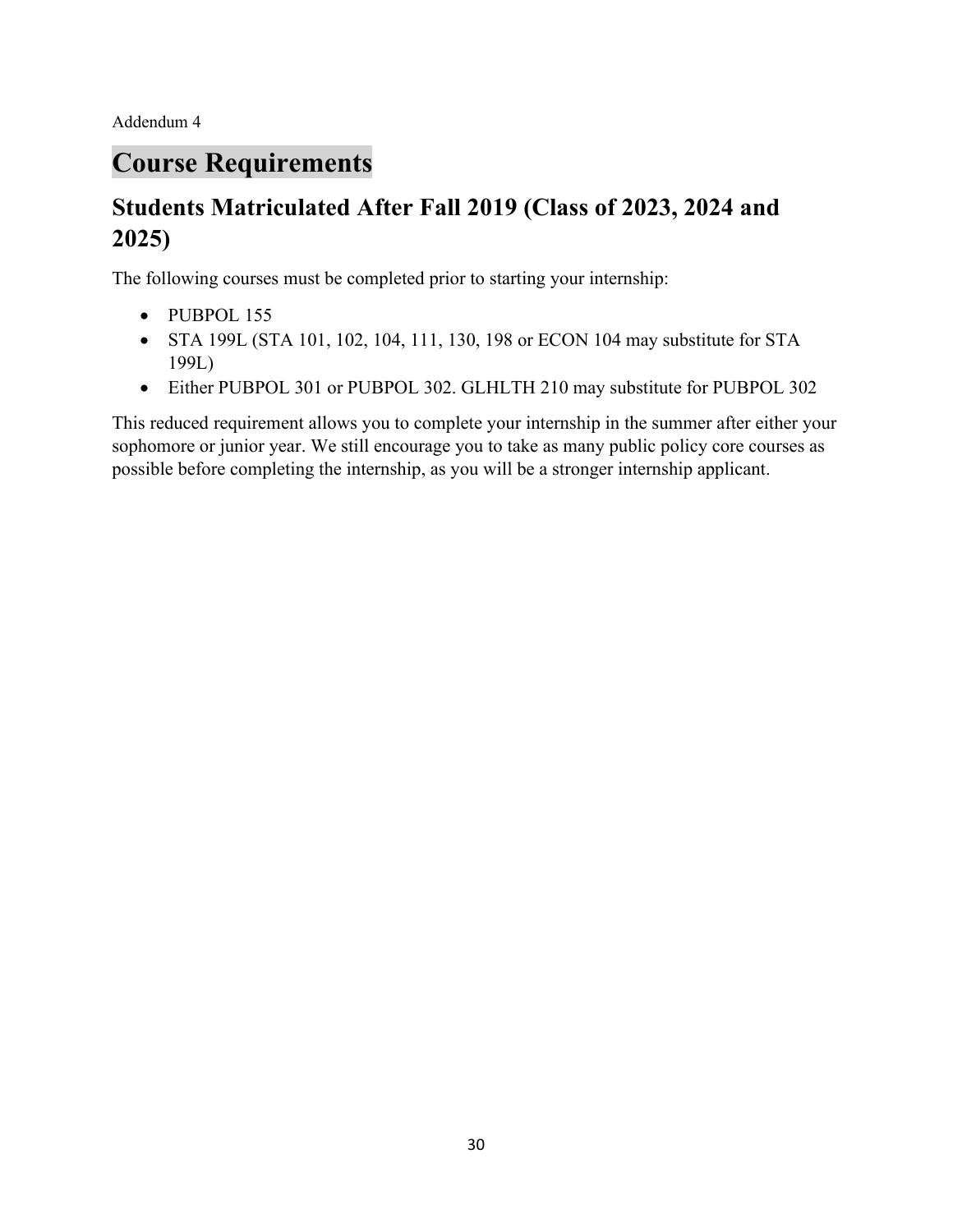# <span id="page-31-0"></span>**Academic Year Internships**

# **Students Matriculated After Fall 2019 (Class of 2023, 2024 and 2025):**

School year internships are no longer permitted. With the exception of Duke in DC, students will be required to do the internship during the summer.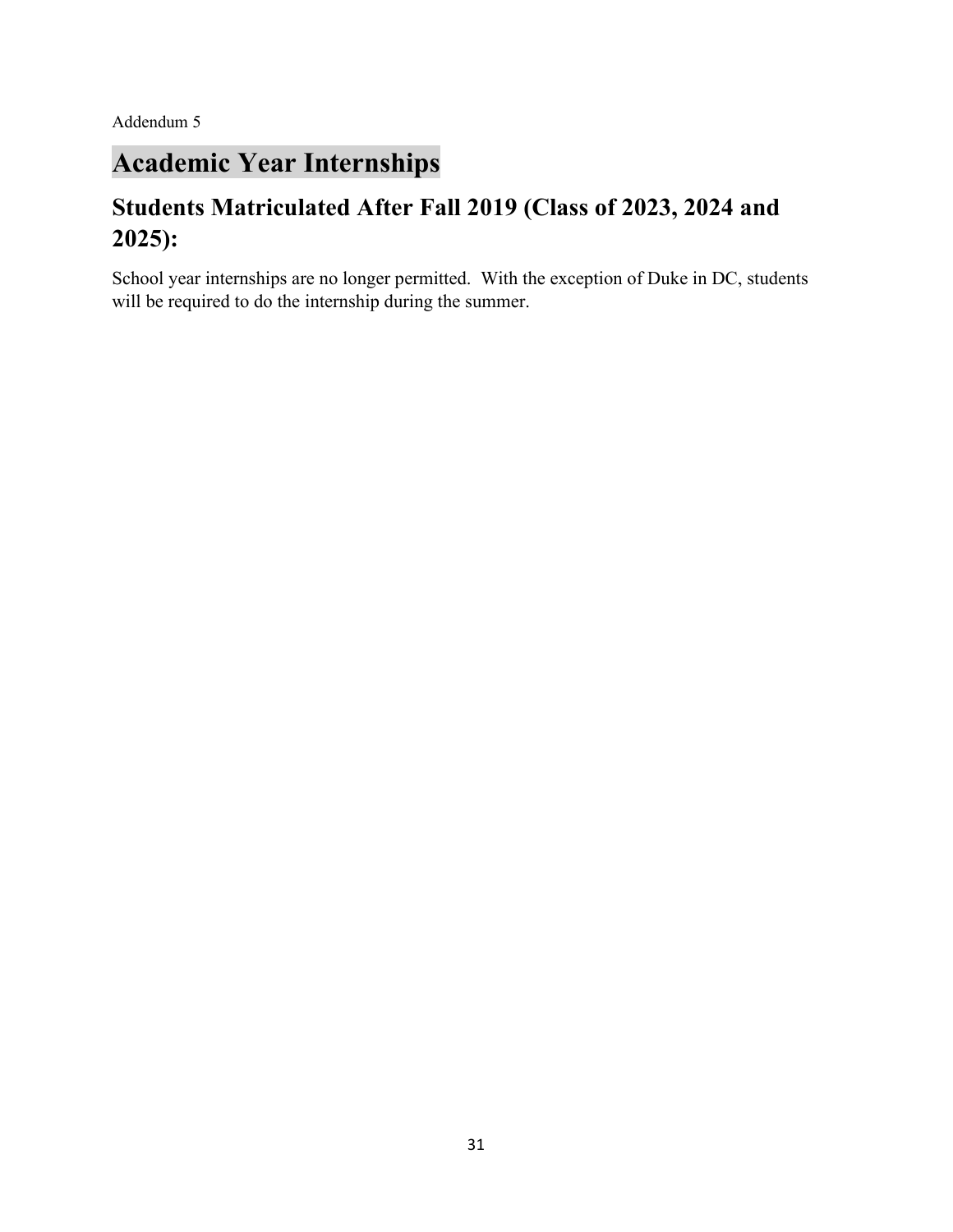# <span id="page-32-0"></span>**Summer Internships**

#### **Number of Hours Required for Summer Internship:**

- $\bullet$  350 hours
- Students can request to combine two internships in order to meet the 350-hour requirement. You must complete two internship records and two personal evaluations but only one final internship paper. If you combine internships, then each must be at least 100 hours. You may not combine a summer and an academic year internship.

### **Deadlines:**

- Last day of classes (LDOC) fill out the internship record on Handshake
- June  $21<sup>st</sup>$  last day to register for PUBPOL 120 in Summer Session 2
- August  $1<sup>st</sup>$  final internship paper is due. Upload to Handshake.
- August  $1<sup>st</sup>$  student and supervisor evaluations are due to be completed in Handshake

#### **Registering for PUBPOL 120:**

- PUBPOL 120 is a requirement for the PUBPOL major.
- Zero-credit course. Grading: Satisfactory/Unsatisfactory. On your transcript, you will see a dash "-" to indicate Satisfactory.
- Students will register for PUBPOL 120 Summer Session 2. No cost for this course for Summer Session 2.
- Permission numbers will be distributed during your March advising meeting with Suzanne Pierce or Pam Lewis.
- You must make yourself eligible to enroll in summer courses by following these steps

<https://registrar.duke.edu/registration/about-registration>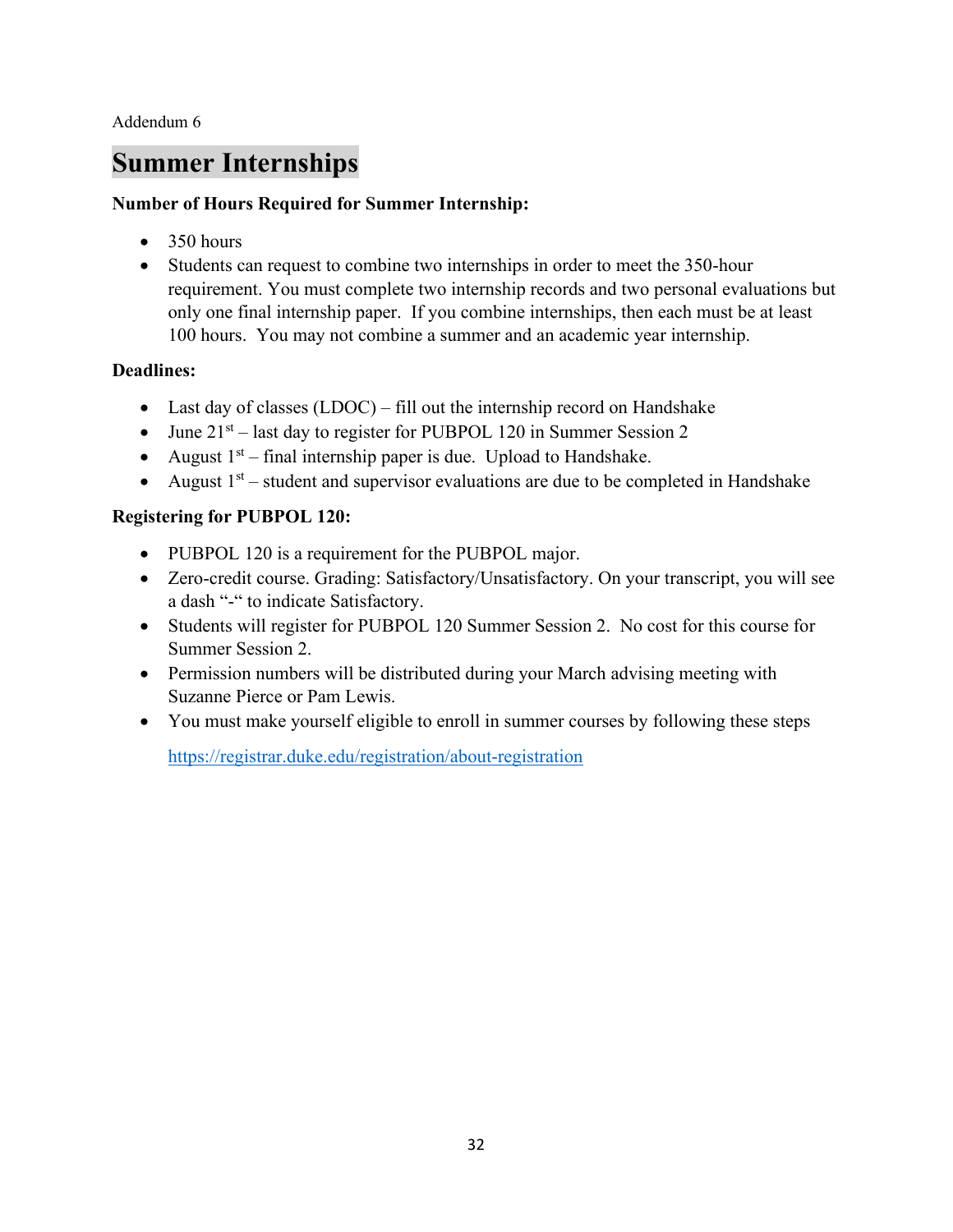# <span id="page-33-0"></span>**Where do I start with the internship process?**

- 1. Update your profile in Handshake (your basic information was uploaded during the summer).
- 2. Identify which employers or types of organizations are interesting so you will receive alerts about relevant info sessions and jobs/internships. Respond to the first email from your PUBPOL 120 TA.
	- a. Update them about when you plan to do your internship.
	- b. Do not delay in responding to the PUBPOL 120 TA. We want to make sure that you do not get behind on the internship process.
- 3. Work with your PUBPOL 120 TA to complete your resume in the required Sanford format they have provided.
- 4. Upload your PUBPOL 120 TA-approved resume into Handshake.
- 5. Suzanne V. or Elise will review your resume and provide final feedback.
- 6. Create your LinkedIn profile. Connect with Suzanne V. and Elise on LinkedIn. Your PUBPOL 120 TA can assist you.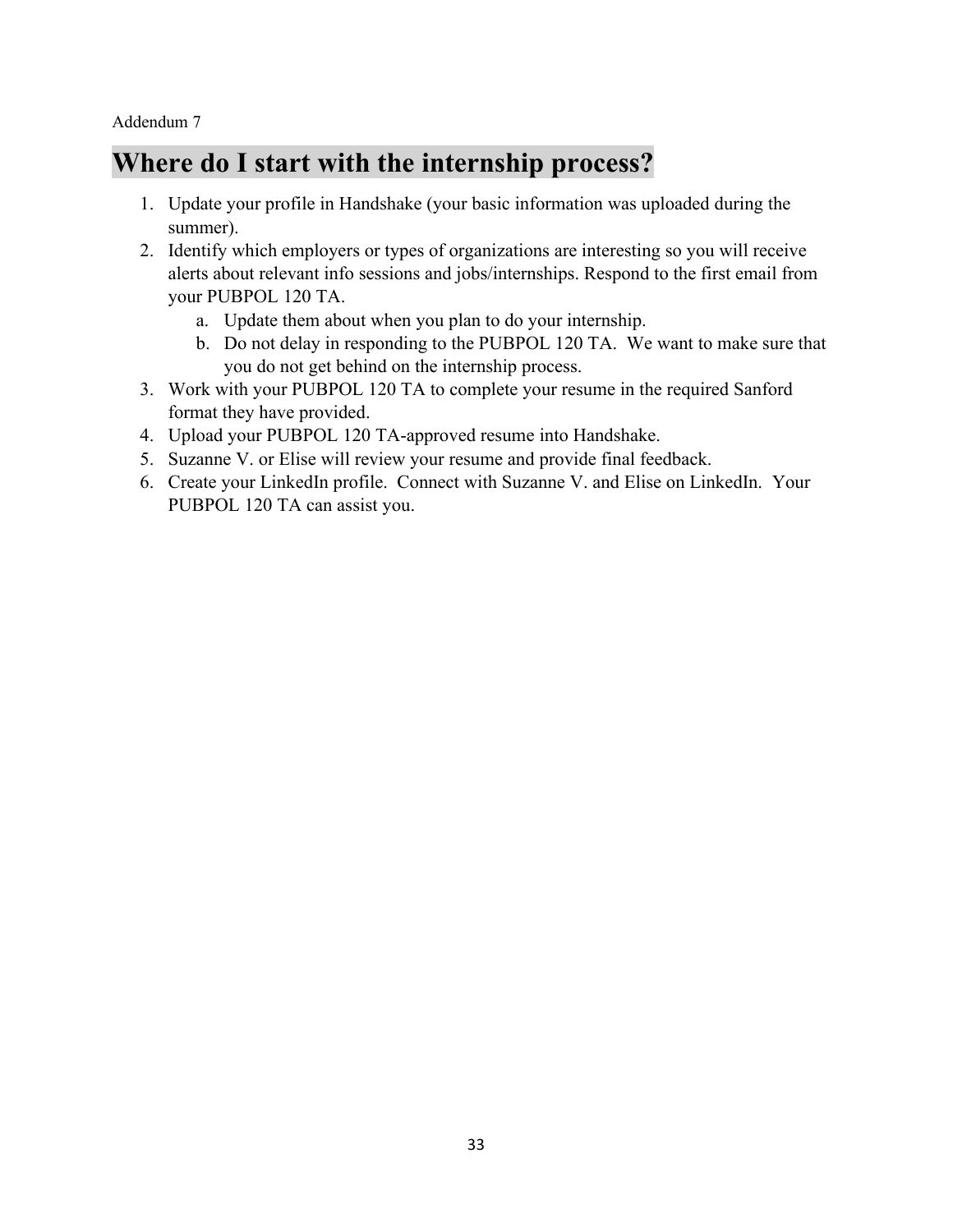# <span id="page-34-0"></span>**Steps for a Successful Search**

- 1. Have your resume approved in PUBPOL format by your PUBPOL 120 TA.
- 2. Create an appointment in Handshake to meet with Elise or Suzanne V.
	- a. You will get more out of your first meeting if you have your resume already in PUBPOL format. It will give us a starting point to talk about internship ideas rather than using that time to do resume edits.
- 3. Meeting with Elise or Suzanne V.:
	- a. Bring your computer.
	- b. Bring at least 5 ideas for potential internships that we can build on. If you are further along in the process, bring a google doc to fill in the deadlines and materials you need for completing applications.
- 4. After your initial meeting with Elise or Suzanne V.:
	- a. Always email your next steps to your PUBPOL 120 TA, Suzanne V., AND Elise after all your meetings. IMPORTANT: Put your full name in the subject line of emails.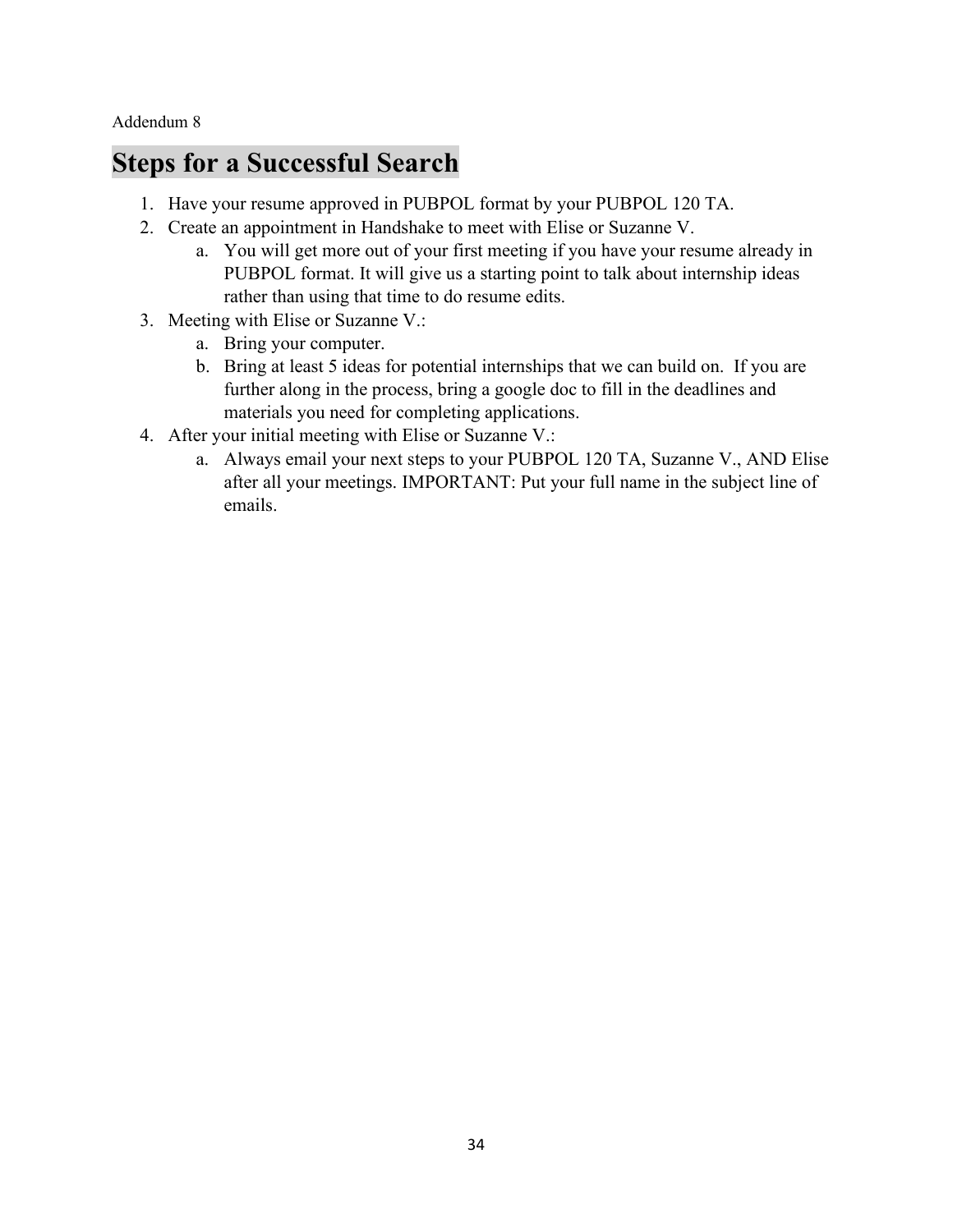# **Where to Apply?**

**Tips:**

- Be first to apply to your top organizations and apply to a mix.
	- o Include places where Sanford students have interned before or where Duke Alumni work.
	- o Balance the number of places that are recognized nationally and are very competitive with smaller, less well-known places that might give you more responsibilities. Suzanne V. and Elise can help with this.
	- o Include places where you, Suzanne V. or Elise might know someone or organizations that our employer outreach coordinator has partnered with.
- Watch for early deadlines.
	- o The State Department, CIA, and other federal agencies have early fall deadlines.

Places to Start Looking for Internships:

Internship Databases:

- *Handshake*
- *LinkedIn*
- *Idealist*
- *Brad Traverse* (Hill/DC jobs). Free access to more robust listings: Log In: [cl209@duke.edu](mailto:cl209@duke.edu) and password: SanfordDuke
- *<https://www.conservativejobs.com/>*
- *Daybook* (advocacy, politics, non-profits nationally)

IMPORTANT: Elise and Suzanne V. are available to suggest additional places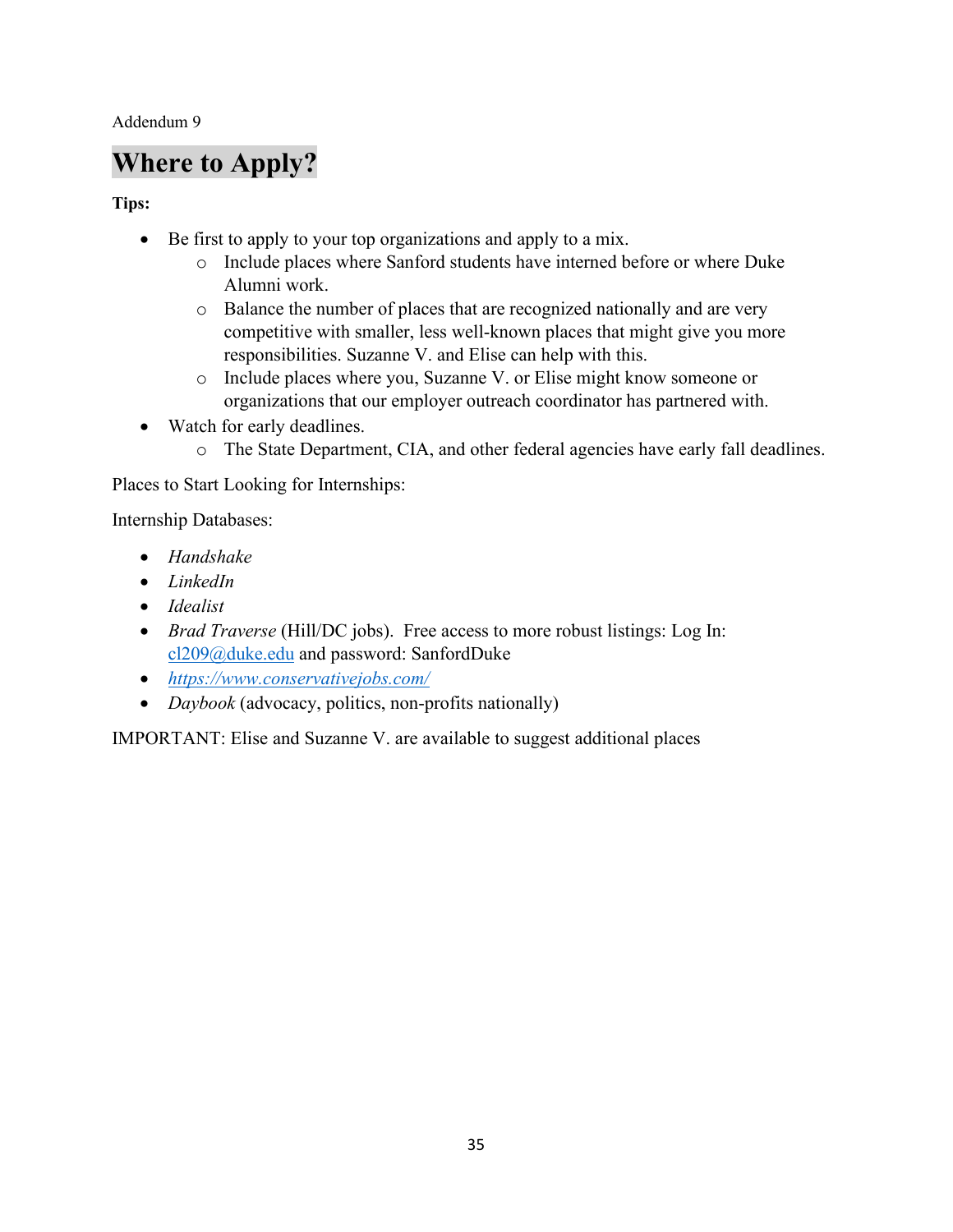# <span id="page-36-0"></span>**Internship Planning – Initial Stages**

- Tracking your applications
	- o Create a google doc, add the link to your Handshake profile, and use it to track the places you are applying, their deadlines, and when they will make selections. Suzanne V. and Elise want to be able to access this google doc throughout the search process. A sample is available in the Handshake document library.
- Develop a targeted cover letter
	- o Get Suzanne V. or Elise to help you develop your first cover letter customized to a specific internship's job description.
	- o You can work on this in person or over email.
	- o For tips on writing a cover letter, see Handshake's Document Library: search phrase "cover letter".

#### **Internship Planning – Mid Stages**

- What happens after sending out applications?
	- o Strategize with Suzanne V. or Elise about whether/how to follow-up and how to make possible alumni connections.
		- Use the [Duke Alumni Directory](https://alumni.duke.edu/) and LinkedIn
- No offers by March  $7<sup>th</sup>$ ? IT HAPPENS.
	- o Contact Suzanne V. or Elise ANYTIME. It's our job to support you and help you find additional contacts and organizations where you can apply.
	- o IMPORTANT: Don't wait until April to contact Suzanne V. or Elise. It's harder to find internship opportunities at this point.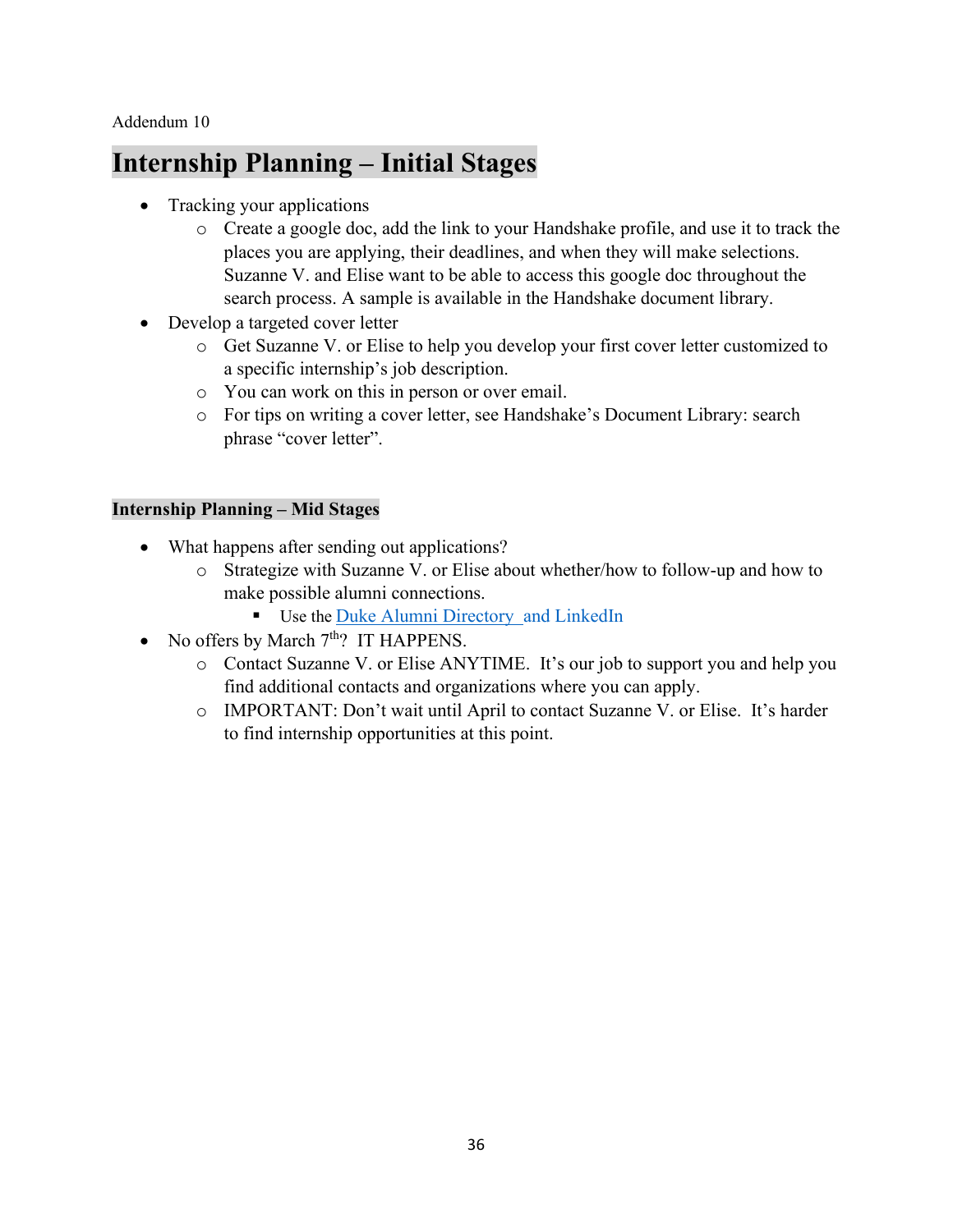# <span id="page-37-0"></span>**Accepting an Internship Offer**

### **1. Log in to Handshake and create an internship record**

#### **2. Fill out the workplan**

- a. Have a discussion with the person who will be your direct supervisor at your internship work site.
- b. Review with that person what you will be doing week by week.
- c. Make note of your specific tasks and deliverables.
- d. Write them up as specifically as possible.
- e. Do NOT cut and paste a description of the organization into the workplan.
- f. Do NOT cut and paste their general job description. Write it from a first-person perspective, e.g., "I will be conducting research on the impact of tax incentives on electric car purchases in the U.S."
- g. List the more complex tasks first (e.g., list the research you will be doing at an advocacy group first and list canvassing further down the list).

### **3. Register for PUBPOL 120 in DukeHub**

- a. You MUST register for PUBPOL 120 Summer Session 2 in order to fulfill this requirement for the PUBPOL major.
- b. Permission numbers will be distributed at your advising meeting with Suzanne Pierce or Pam Lewis during the spring semester.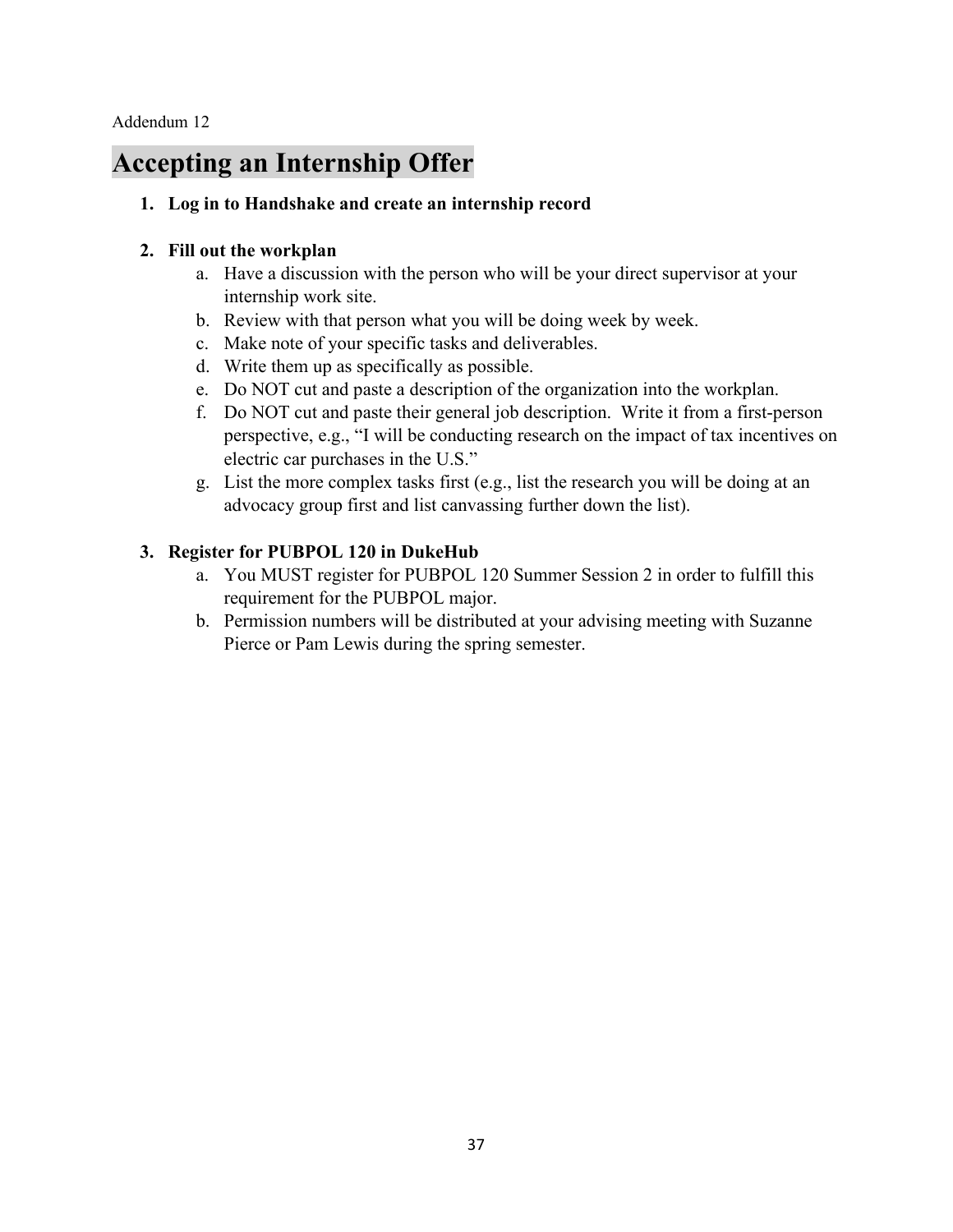# <span id="page-38-0"></span>**Finalizing the Process**

- 1. All internship documentation is due on August  $1<sup>st</sup>$  by 11:59 PM. This includes your evaluation of the internship experience, your supervisor's evaluation and your final paper.
- 2. You can find the student evaluation in Handshake.
- 3. Write one internship final paper. See the document library in Handshake for sample memos and memo guidelines.
	- a. Write your 5-page double-spaced internship final paper. Refer to samples in the Handshake document library.
	- b. Even if you do two separate internships, you only need to write one final internship paper incorporating both internships.
	- c. Use this file name notation: Last two digits of the current year, last name, first name, IFP.pdf. e.g., 23LastnameFirstnameFP.pdf
	- d. Upload the pdf to Handshake
- 4. Schedule an in-person review/exit interview with your supervisor and make sure they have completed their evaluation in SCL. Sanford's Career Services Office will send them a link to SCL in July.

**IMPORTANT!** We will NOT accept ANY late documents without our explicit permission in writing. You must request any extensions by email and you must receive explicit permission for extensions before the deadline. The grading for PUBPOL 120 is determined by a "-" on your academic record for the successful completion of the internship experience and all documents. Any internship memo or evaluation that we receive after the deadline will result in a blank grade for PUBPOL 120. If you do not receive a "-" grade, you will need to retake PUBPOL 120 the following summer. If you need to complete the internship the summer after your senior year, your graduation date will change from May to September.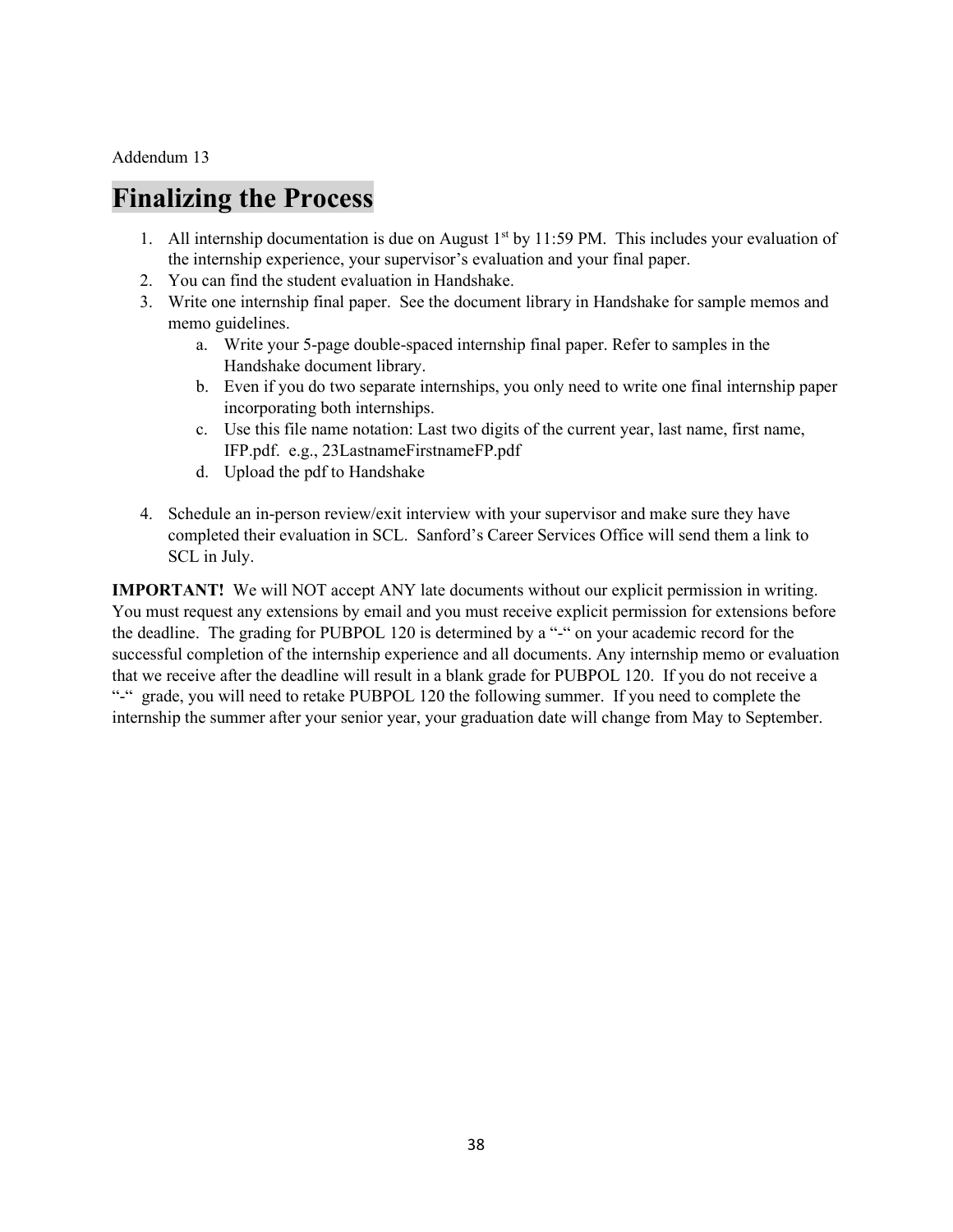# <span id="page-39-0"></span>**Important Dates and Deadlines**

### **Important Dates and Deadlines for PUBPOL 120 – Summer Session**

| <b>Action Item</b>                               | <b>Deadline</b>                   |
|--------------------------------------------------|-----------------------------------|
| Update your profile in Handshake                 | As soon as you declare your major |
| Submit Internship Record to Handshake            | <b>LDOC</b>                       |
| Register Summer Session 2 for PUBPOL 120.        | June $21st$                       |
| Receive a permission number during registration  |                                   |
| for the Fall semester from Suzanne Pierce or Pam |                                   |
| Lewis                                            |                                   |
| Supervisor Evaluation (they will receive a link  | August 1                          |
| from the Sanford Internship Office               |                                   |
| Upload Internship Final Paper to Handshake       | August 1                          |
| Complete Student Evaluation in Handshake         | August 1                          |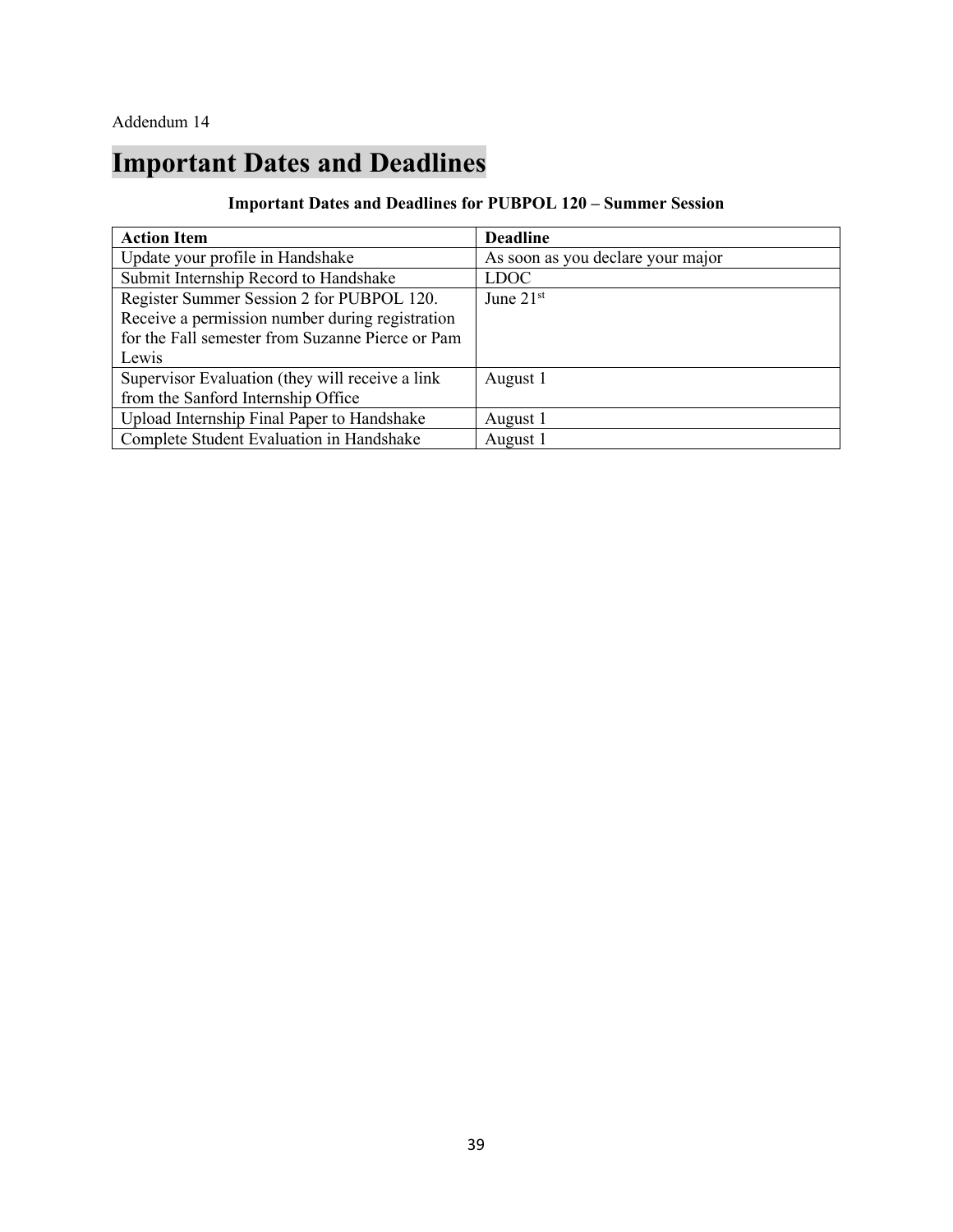# <span id="page-40-0"></span>**Honors FAQs**

#### **THE "WHATS" AND "WHYS"**

- 1. What is an honors thesis anyway?
	- It is a year-long intensive research experience where you do your **own research** on a topic of **your choosing**.
- 2. What happens if I complete the honors thesis?
	- You are eligible to **graduate with distinction**. This is among the highest honors that Duke bestows on its undergraduates.
- 3. Why would I do an honors thesis?
	- Graduating with distinction sends a **very strong signal to employers/graduate schools** that you are among the best of the best.
	- You will get to know your advisor really well, leading to **great letters of recommendation.**
	- A chance to conduct original research. Many honors students say that doing an honors thesis is the **best academic experience** they have at Duke.
	- You become the "expert" in something and this provides you with potential **topics to use in interviews** for jobs and graduate schools as an example of how you work.
- 4. When do I do an honors thesis?
	- The **year-long project** goes from second semester of your junior year through first semester of your senior year.

#### **LOGISTICS OF ENROLLING/QUALIFYING FOR HONORS**

- 5. How do I enroll?
	- Fill out this [form](#page-26-0)
	- Send the form to Prof. Ken Rogerson, Honors Director,  $rogerson@duke.edu$ , by Dec. 3, 2021.
- 6. What happens after I send in my form?
	- The honors director will let you know **in December** if you are eligible for honors.
	- If you are eligible, the director will send you a permission number to enroll in the honors course.
	- You are **guaranteed** a spot in the honors course if you qualify.
- 7. Is there a deadline for the form?
	- Yes. **December 3, 2021.**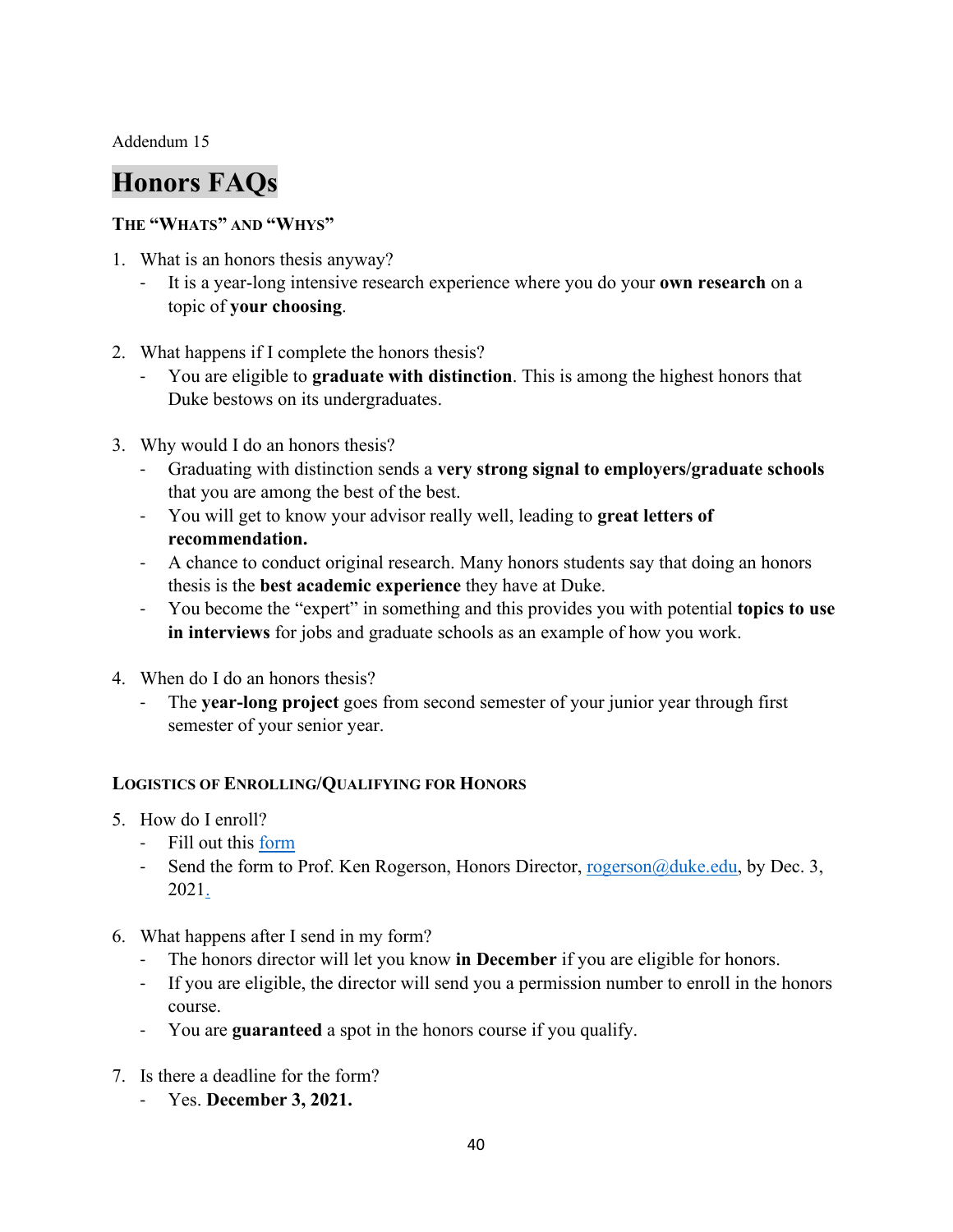- 8. Can anyone do an honors thesis?
	- No. To qualify for honors, you have to have a **3.4 GPA** for four core PUBPOL courses (155, 301, 302, and 303).
	- If your GPA is below 3.4, you can still enroll in the honors course and complete a thesis, but you will not be eligible to graduate with distinction.
	- NOTE: because of the grading basis changes in spring 2020, if you elected to take one of the core courses as S/U, we will ask the instructor about your performance in the class.
- 9. What if I haven't taken all of my core courses yet?
	- You can be enrolled in the honors course **at the same time** that you are taking any of the three post-155 core PUBPOL courses.
	- When you complete those courses, we will calculate your GPA and let you know if you qualify.

10. Is there a class I have to take?

- Yes, there are 2 **PUBPOL 495S.01** in the spring and **PUBPOL 496S.01** in the fall. The thesis writing process requires two semesters. It meets semi-regularly on Friday afternoons.
- They are **for-credit courses** and you will receive a grade in the courses.
- You will need a permission number. For the first course in the spring, you will receive the permission number in December.
- Both courses count as the **upper-level elective requirement** and are coded as both W and R.
- 11. What if I enroll in the program and then decide I don't like it?
	- You can drop the course during drop/add.
	- You can take one semester of the course and then not take the second semester course.

#### **DECIDING ON TOPICS AND FINDING ADVISORS**

- 12. What if I don't know what I want to study?
	- That is OK. Fill out the form with your best guess as to what you want to do, and we will work with you in the first few weeks of the course to refine your question/topic.
- 13. Can I change my topic after I start the course?
	- **Yes**. The initial form is to provide us with an idea of what you will do, but if the idea changes or doesn't work out, **you can switch** to something different within the first few weeks of the spring semester.
- 14. What if I don't know who my advisor will be?
	- Not a problem. The honors director will work with you to identify and contact an advisor.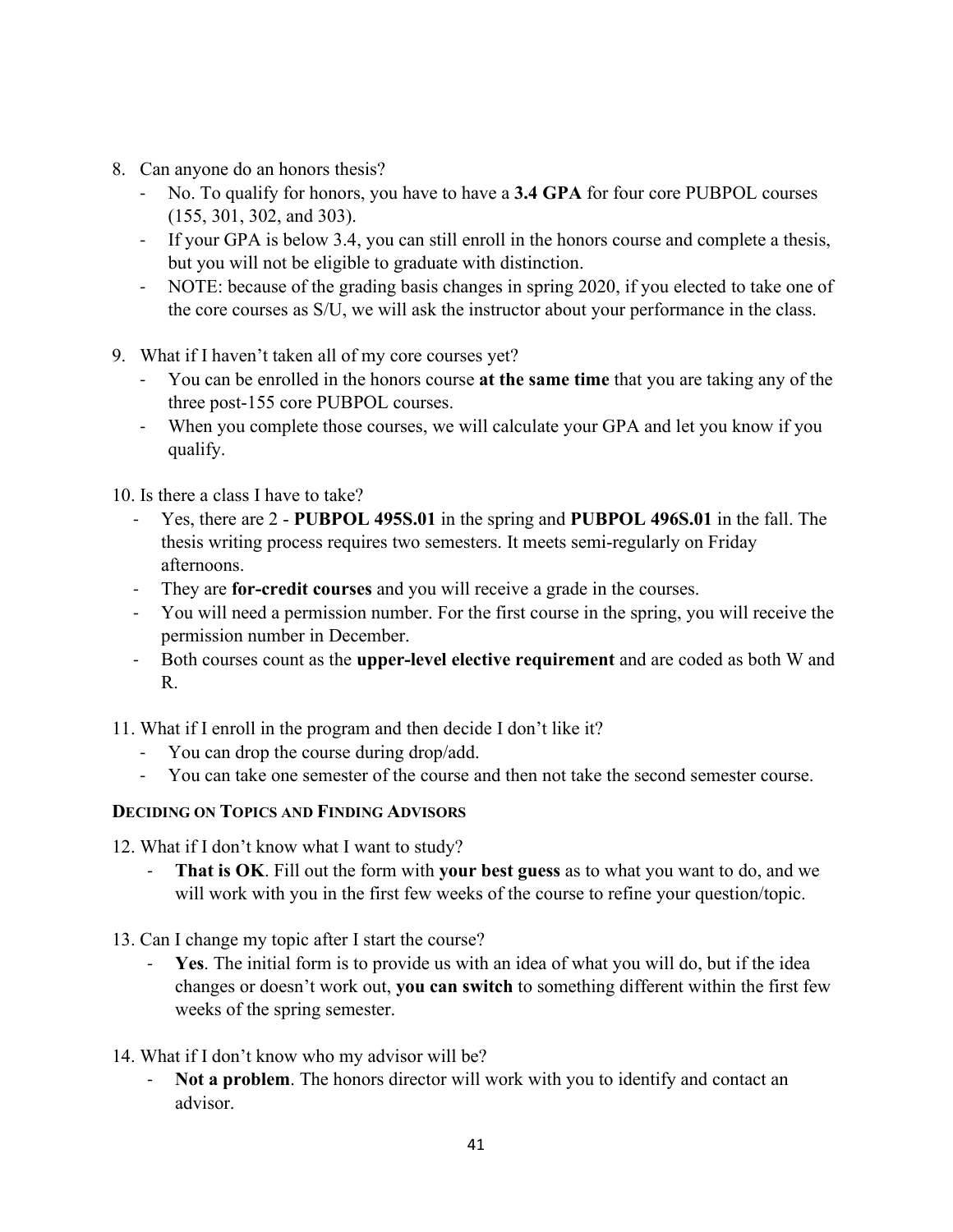- 15. Does my advisor have to be in public policy?
	- While advisors from Sanford are preferred, they can be faculty **from any department**.

#### **MISCELLANEOUS**

16. Is there any other way to do an honors thesis?

- You can complete an honors thesis by doing an independent study during your senior year. See the information on the "Independent Study Route" here: https://sanford.duke.edu/academics/undergraduate/honors-programs/two-tracks
- We strongly encourage students, however, to complete an honors thesis by taking PUBPOL 495S.

17. Can I count my honors thesis as an honors thesis for my other major?

You can write one thesis and have it be eligible for honors in two departments. However, the thesis has to meet the requirements of both departments. See here: <http://trinity.duke.edu/undergraduate/academic-policies/gwd>

18. I am doing Duke in DC or I will be abroad in junior spring. Can I still do honors?

Yes, for abroad in junior spring, but no if you are doing Duke in DC. Contact Prof. Rogerson for more details.

Additional questions, Contact Prof. Rogerson [rogerson@duke.edu](mailto:rogerson@duke.edu) or go to Sanford's honors website:

<https://sanford.duke.edu/academics/undergraduate/honors-programs>